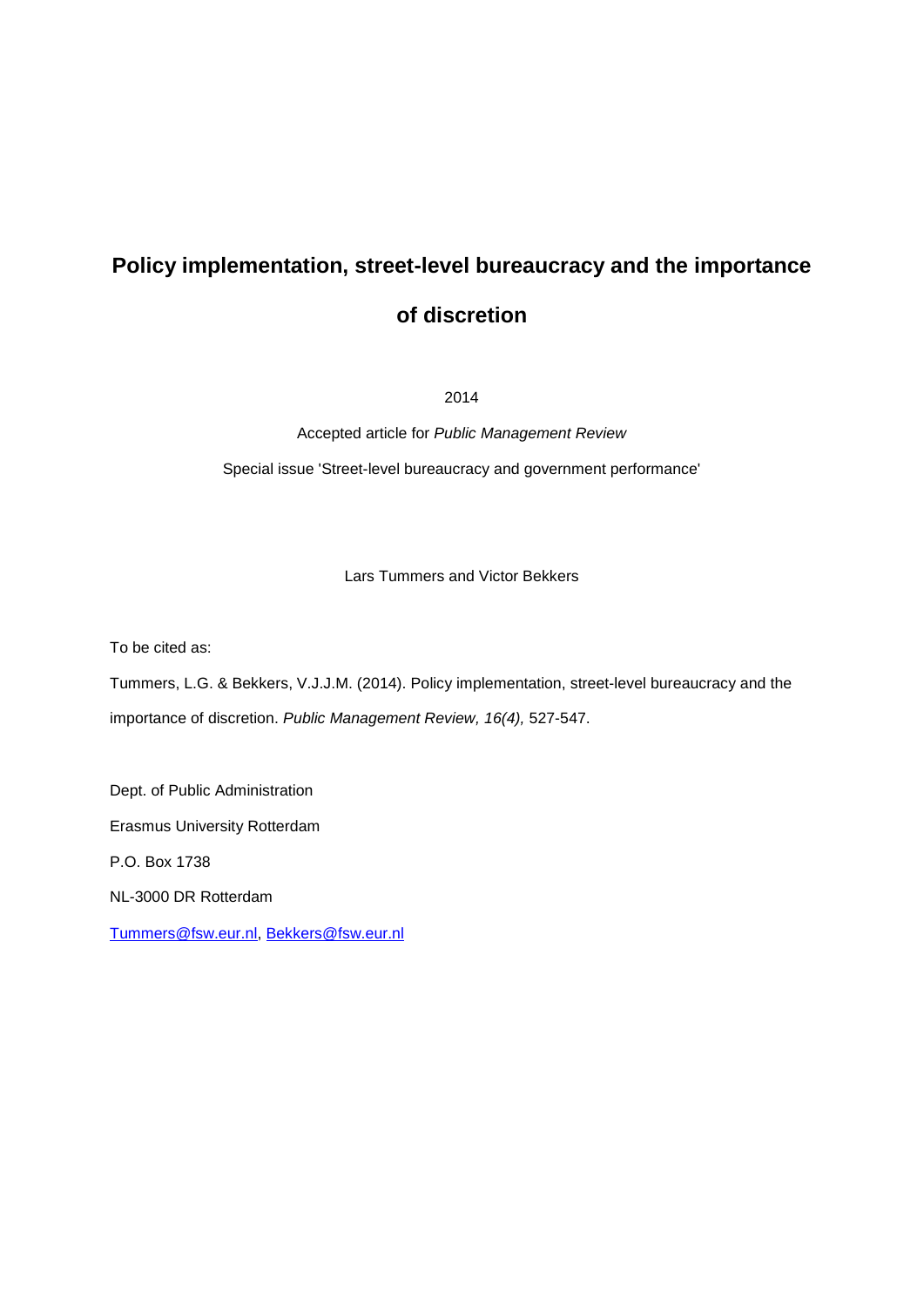# **Abstract**

Street-level bureaucrats implementing public policies have a certain degree of autonomy – or discretion – in their work. Following Lipsky, discretion has received wide attention in the policy implementation literature. However, scholars have not developed theoretical frameworks regarding the effects of discretion, which were then tested these using large samples. This study therefore develops a theoretical framework regarding two main effects of discretion: client meaningfulness and willingness to implement. The relationships are tested using a survey among 1,300 healthcare professionals implementing a new policy. The results underscore the importance of discretion. Implications of the findings and a future research agenda is shown.

# Key words:

- Discretion
- Public policy
- Policy implementation
- Street-level bureaucracy
- Quantitative analysis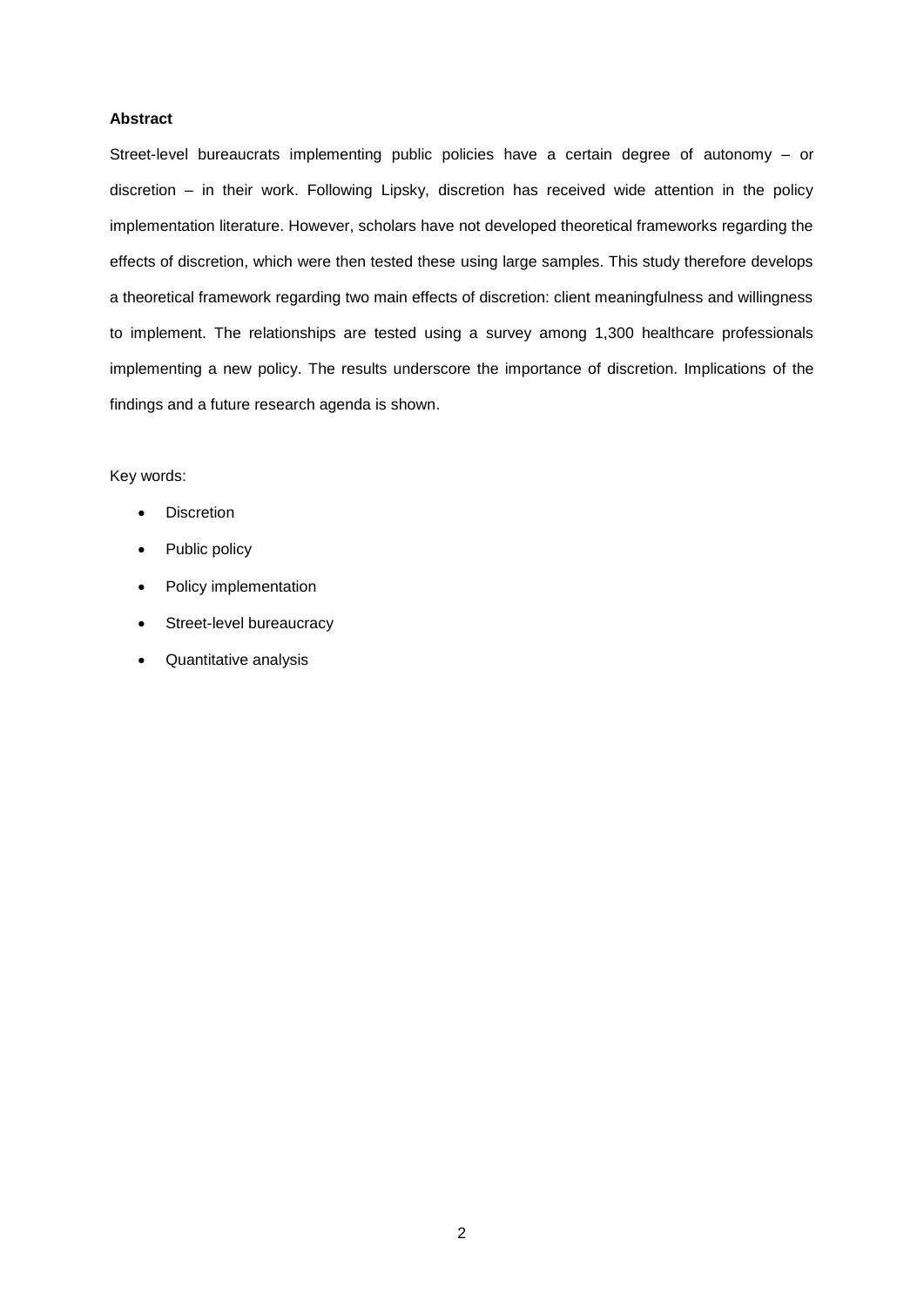# **1 Introduction**

In his book "Street-level bureaucracy: Dilemmas of the individual in public services", Michael Lipsky (1980) analysed the behaviour of front-line staff in policy delivery agencies. Lipsky refers to these frontline workers as "street-level bureaucrats". These are public employees who interact directly with citizens and have substantial discretion in the execution of their work (1980:3). Examples are teachers, police officers, general practitioners and social workers.

These street-level bureaucrats implement public policies. However, street-level bureaucrats have to respond to citizens with only a limited amount of information or time to make a decision. Moreover, very often the rules the street-level bureaucrats have follow do not correspond to the specific situation of the involved citizen. In response, street bureaucrats develop coping mechanisms. They can do that because they have a certain degree of *discretion* – or autonomy - in their work (1980:14). Following the work of Lipsky, the concept of discretion has received wide attention in the policy implementation literature (Brodkin, 1997; Buffat, 2011; Hill & Hupe, 2009; Sandfort, 2000; Tummers et al., 2009; Vinzant et al., 1998).

However, scholars have not yet developed theoretical frameworks regarding the effects of discretion, which were subsequently tested using large scale quantitative approaches (Hill & Hupe, 2009; O'Toole, 2000). This study aims fill this gap by developing a theoretical framework regarding two effects of discretion.

The first effect, which is often noted, is that a certain amount of discretion can increase the meaningfulness of a policy for clients (Palumbo et al., 1984). An example can clarify this. A teacher could adapt the teaching method to the particular circumstances of the pupil, such as his/her problems with long-term reading, but swiftness when discussing the material in groups. The teacher could devote more attention to the pupil's reading difficulties, thereby providing a more balanced development. More in general, it is argued that when street-level bureaucrats have a certain degree of discretion, this will make the policy more meaningful for the clients. *Client meaningfulness* can thus be considered a potential effect of discretion. Here, we note that client meaningfulness is highly related to concepts such as client utility or usefulness.

Furthermore, it can be argued that providing street-level bureaucrats discretion increases their willingness to implement the policy (Meyers & Vorsanger, 2003; Sandfort, 2000). Tummers (2011) showed this effect while studying 'policy alienation', a new concept for understanding the problems of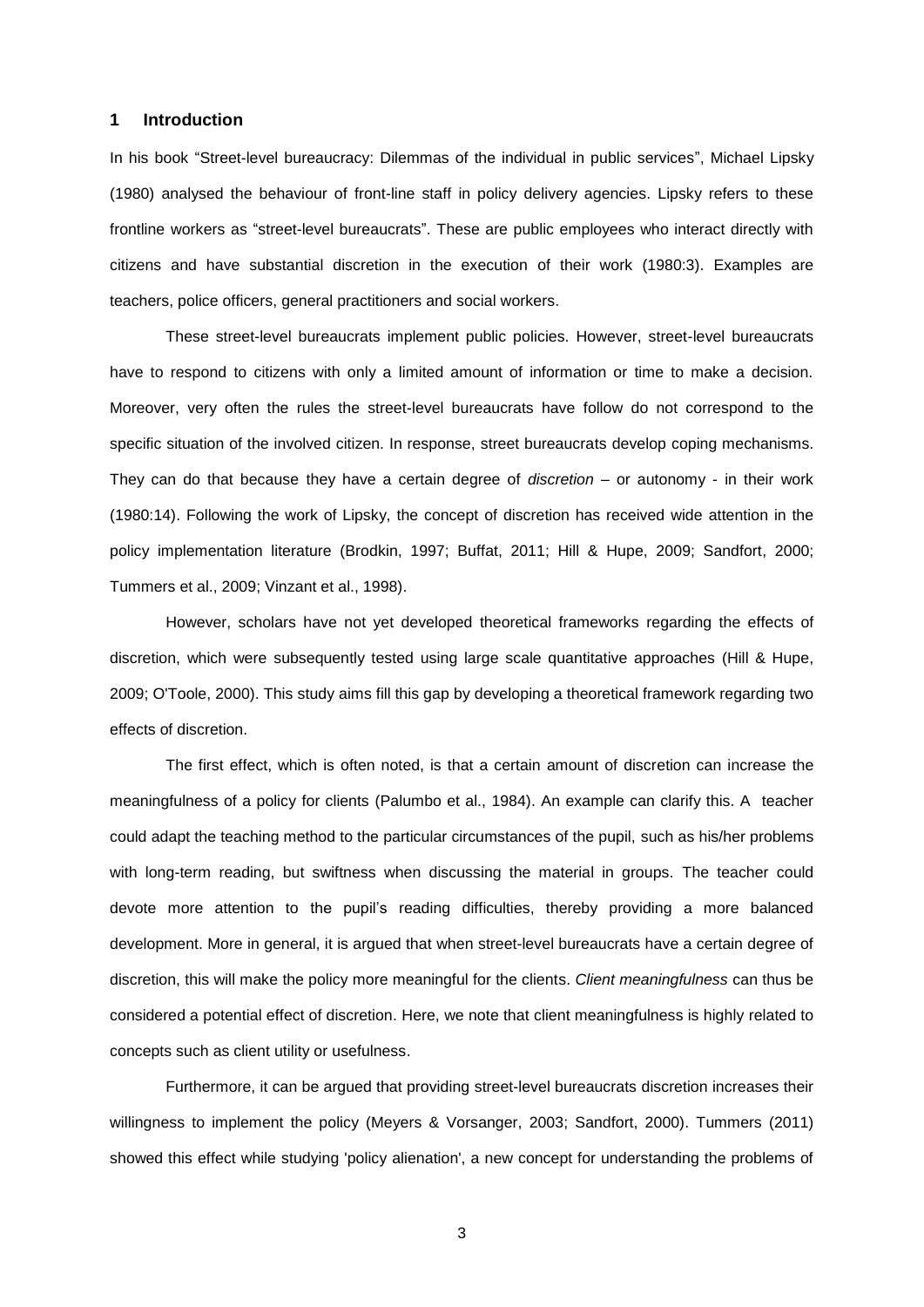street-level bureaucrats with new policies. One mechanism underlying this relationship between discretion and *willingness to implement* seems to be that a certain amount of discretion increases the (perceived) meaningfulness for clients, which in turn enhances their willingness to implement this policy (Hill & Hupe, 2009; Lipsky, 1980). This is expected as street-level bureaucrats want to make a difference to their clients' lives when implementing a policy (Maynard-Moody & Musheno, 2000). Hence, when street-level bureaucrats perceive that they have discretion, they feel that they are better able to help client (more perceived client meaningfulness), which in turn increases their willingness to implement the policy. This is known as a mediation effect. This mediation effect is often implicitly argued, has yet to be studied empirically.

Based on this rationale the central research question is: *To what extent does discretion influence client meaningfulness and willingness to implement public policies, and does client meaningfulness mediate the discretion-willingness relationship?*

This brings us to the outline of this article. We will firstly develop a theoretical framework (Section 2), outlining the relationships between discretion, client meaningfulness, and willingness to implement. Section 3 describes the operationalization of the concepts and research design, which is based on a Dutch nationwide survey among 1.300 psychologists, psychiatrists and psychotherapists implementing a new reimbursement policy. The results section shows descriptive statistics and discusses the hypotheses. We conclude by discussing the contribution of this article to policy implementation literature with a particular emphasis on the importance discretion of street-level bureaucrats.

# **2 Theoretical framework**

## 2.1 Background on discretion

This article focuses on the discretion of street-level bureaucrats during policy implementation. Due to the abundance of literature and the intrinsic difficulties with the discretion concept (such as the different interpretations attached to as well as criticisms of these interpretations) we will provide only a short overview of the term discretion (for elaborate overviews, see Evans, 2010; Hill & Hupe, 2009; Lipsky, 1980; Maynard-Moody & Portillo, 2010; Meyers & Vorsanger, 2003; Saetren, 2005; Winter, 2007). For a recent critique on discretion, see Maynard-Moody and Musheno (2012).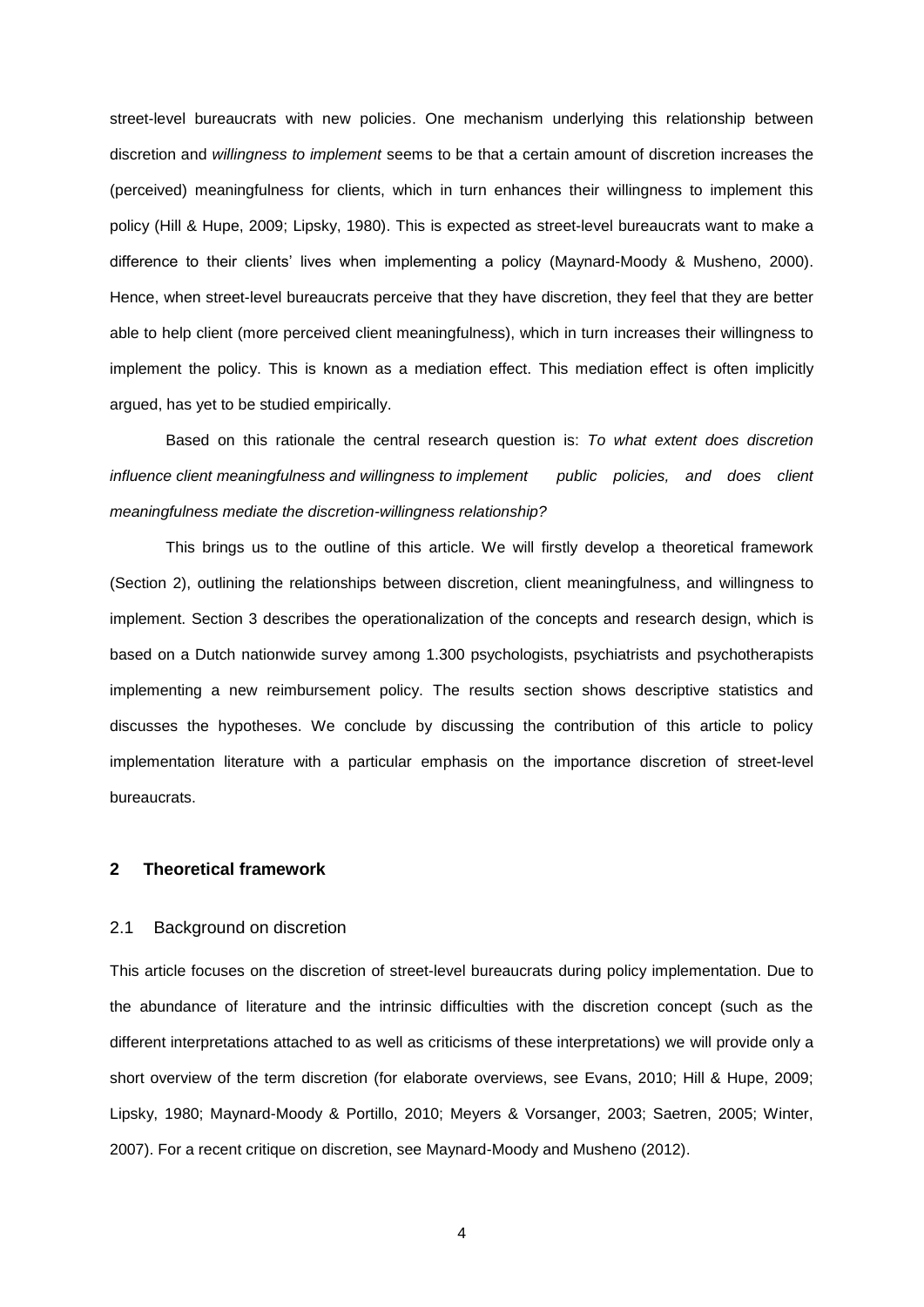Evans (2010) has noted that for employees, discretion can be seen as the extent of freedom he or she can exercise in a specific context. Related to this, Davis (1969:4) states "a public officer has discretion whenever the effective limits on his power leave him free to make a choice among possible courses of action or inaction" (see also Vinzant et al., 1998). Lipsky (1980) focuses more specifically on discretion of street-level bureaucrats. He views discretion as the freedom that street-level bureaucrats have in determining the sort, quantity and quality of sanctions and rewards during policy implementation (see also Hill & Hupe, 2009; Tummers, 2012). We then define discretion as the perceived freedom of street-level bureaucrats in making choices concerning the sort, quantity, and quality of sanctions and rewards on offer when implementing a policy; for instance, to what extent experience policemen that they themselves decide whether to give an on-the-spot fine? To what extent feel teachers they can decide what and how to teach students about the development of mankind, i.e. evolution or creationism (Berkman & Plutzer, 2010)?

As can be seen from the previous paragraph, we focus on experienced discretion. This is based on Lewin's notion (1936) that people behave on the basis of their perceptions of reality, not on the basis of reality itself (Thomas Theorem). Street-level bureaucrats may experience different levels of discretion within the same policy because for example because a) they possess more knowledge on (loopholes) in the rules, b) their organization operationalized the policy somewhat differently, c) they have a better relationship with their manager which enables them to adjust themselves to circumstances, or d) the personality of the street-level bureaucrat is more rule-following or rebellious (Brehm & Hamilton, 1996; Prottas, 1979).

In both top-down and bottom-up approaches of policy implementation, the notion of discretion is important (DeLeon & DeLeon, 2002; Hill & Hupe, 2009). From a top-down perspective, discretion is often not welcomed (Davis, 1969; Polsky, 1993). Discretion is primarily seen as a possibility that street-level bureaucrats use to pursue their own, private goals. This can influence the policy program to be implemented in a negative way, which undermines the effectiveness and democratic legitimacy of a program (Brehm & Gates, 1999). In order to deal with this issue, control mechanisms are often put in place in order to achieve compliance.

In the bottom-up perspective discretion is assessed differently. Discretion is seen as inevitable in order to deploy general rules, regulations and norms in specific situations, which helps to improve the effectiveness of policy programs and the democratic support for the program. Moreover, given the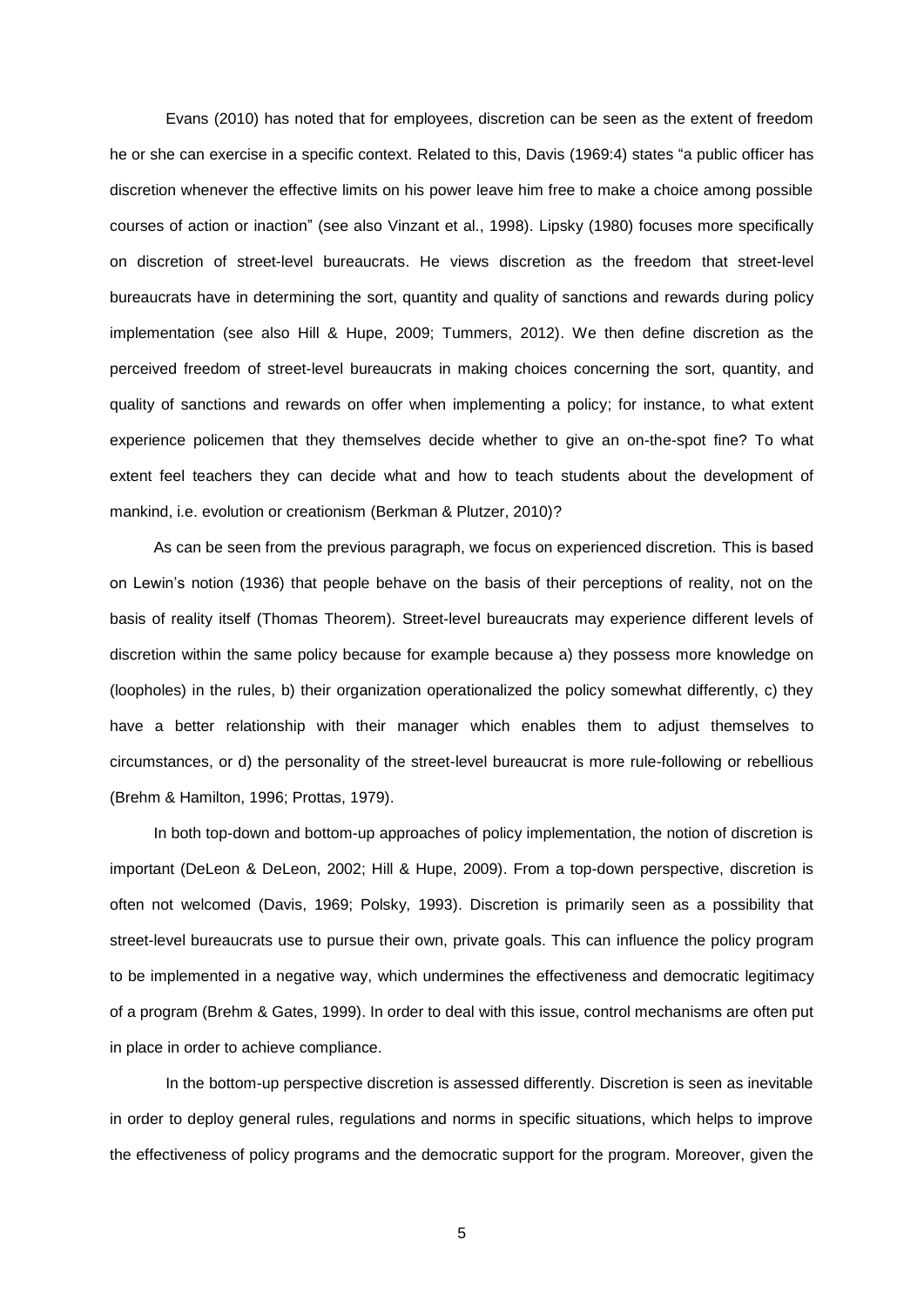limited time, money and other resources available and the large amount of rules, regulations and norms that have to be implemented, it is important that street level bureaucrats are able to prioritize what rules to apply, given the specific circumstances in which they operates in (Brodkin, 1997; Maynard-Moody & Musheno, 2000; Maynard-Moody & Portillo, 2010).

From a top-down and bottom-up perspective it can be argued that discretion has a different meaning for citizens as a client. In the top-down perspective discretion could possibly harm the position of a citizen, because private considerations and interpretations of the goals of policy program by the street-level bureaucrat prevent that citizens are threatened in equally. In the bottom-perspective discretion will help to strengthen the value/meaningfulness of a policy for clients, as policy programs can be targeted to their specific situation. Hence, from a bottom-up perspective discretion might increase the *client meaningfulness* that is, the value of the policy for clients (Barrick et al., 2012; Brodkin, 1997; D. R. May et al., 2004; Maynard-Moody & Musheno, 2003; Tummers, 2011). Client meaningfulness can be defined as the perception of street-level bureaucrats that their implementing a policy has value for their own clients. Client meaningfulness is therefore about the *perception of the street-level bureaucrat* that a policy is valuable for client (a client may not feel the same way). For instance, a social worker might feel that when he/she implements a policy focused on getting clients back to work, this indeed helps the client to get employed and improves the quality of life for this client. Granting street-level bureaucrats discretion during policy implementation can increase client meaningfulness as many situations street-level bureaucrats face are too complicated to be reduced to programmatic formats. Discretion makes it possible to adapt the policy to meet the local needs of the citizens/clients, increasing the meaningfulness of the policy to clients.

It seems that discretion could positively also affect the street-level bureaucrats' *willingness to implement the policy.* Willingness to implement is defined as a positive behavioural intention of the street-level bureaucrat towards the implementation the policy (Ajzen, 1991; Metselaar, 1997). Hence, the street-level bureaucrat aims to put effort in implementing this policy: he/she tries to make it work. Policy implementation literature, especially the studies rooted in the bottom-up perspective, suggests that an important factor in this willingness of street-level bureaucrats is the extent to which organizations are willing and able to delegate decision-making authority to the frontline (Meier & O'Toole, 2002). This influence may be particularly pronounced in professionals whose expectations of discretion and autonomy contradict notions of bureaucratic control (Freidson, 2001).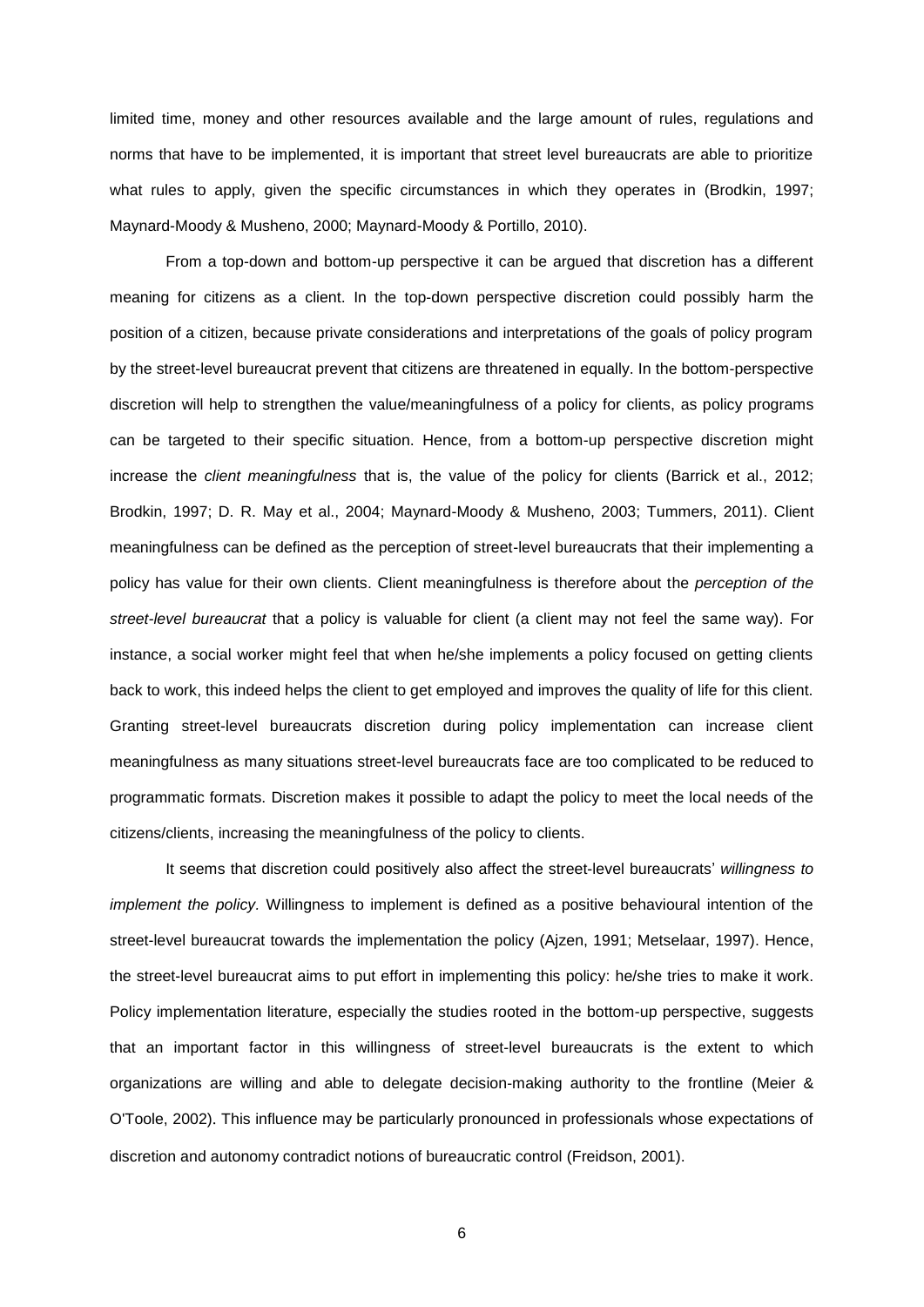To conclude, it seems that discretion can have various effects. In this article, we specifically examine two possible positive effects of discretion: enhanced *client meaningfulness* for clients and more *willingness to implement the policy*. These effects are chosen given their dominant role in the policy implementation debate (Ewalt & Jennings, 2004; Riccucci, 2005; Simon, 1987; Tummers et al., 2012).

### 2.2 The effects on discretion on client meaningfulness and willingness to implement

Given the arguments stated previously, we firstly expect that when street-level bureaucrats experience high discretion, this positively influences their perception of client meaningfulness. Sandfort (2000) illustrates this by describing a case in U.S. public welfare system (Work First contracters). Regardless of the specifies of the local office, street-level bureaucrats are given the same resources to carry out their tasks: standardized forms, policy manuals, complex computer programmes, etc. Such structures cause the street-level bureaucrats to be isolated from other professionals and unable to adapt existing practices to altering demands. Hence, it reduces their discretion and this could result in less client meaningfulness. We will study this same process using a quantitative approach, bringing us to the first hypothesis.

H1: When street-level bureaucrats experience more discretion, this positively influences their experienced client meaningfulness of the policy

Next, we expect that when street-level bureaucrats feel that they have enough discretion, this positively influences their willingness to implement a policy. Maynard-Moody and Portillo (2010:259) note, "Street-level workers rely on their discretion to manage the physical and emotional demands of their jobs. They also rely on their discretion to claim some small successes and redeem some satisfaction." Examining this more generally, the mechanism linking discretion to willingness to implement can be traced back to the human relations movement (McGregor, 1960). One of the central tenets of this movement is that employees have a right to give input into decisions that affect their lives. Employees enjoy carrying out decisions they have helped create. As such, the human relations movement argues that when employees experience discretion during their work, this will positively influence several job indicators by fulfilling intrinsic employee needs. Next to this, self-determination theory (Deci & Ryan, 2004) argues that three psychological needs must be fulfilled to foster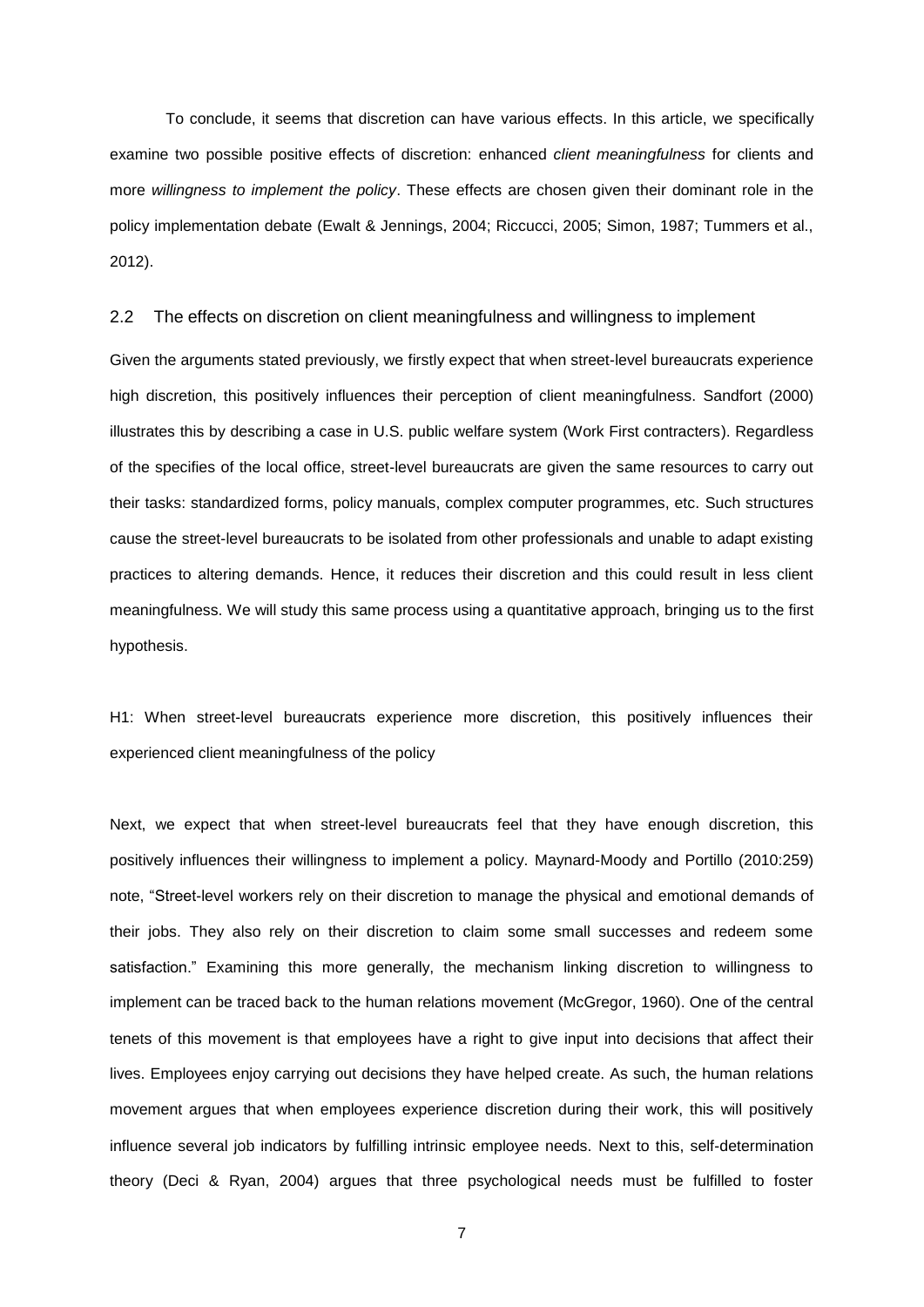motivation: competence, relatedness and autonomy. In short, they argue that when people perceive to have autonomy, they are more motivated to perform**.**

H2: When street-level bureaucrats experience more discretion, this positively and directly influences their willingness to implement the policy

Furthermore, we expect that when street-level bureaucrats experience more discretion, this positively influences their client meaningfulness, which *in turn* positively influences their willingness to implement a policy. Hence, client meaningfulness could influence the willingness to implement a policy. This is expected as street-level bureaucrats want to make a difference to their clients' lives when implementing a policy. May and Winter (2009) found that if frontline workers perceive the instruments at their disposal for implementing a policy as ineffective, in terms of delivering to clients, this is likely to add to their frustrations. They do not see how their implementation of the policy helps their clients so wonder why they should implement it.

Technically speaking we expect a mediation effect to occur (Zhao et al., 2010). Mediation is the effect of an independent variable (here: discretion) on a dependent variable (willingness to implement) via a mediator variable (client meaningfulness). Hence, besides hypothesizing the direct effect of discretion on willingness to implement, we expect that part of this effect is caused by increasing client meaningfulness. This can be considered a partially mediated effect: part of the effect of discretion on willingness to implement is mediated by client meaningfulness. Full mediation is not expected. Some of the influence of discretion on willingness to implement is explained by factors other than increasing client meaningfulness, i.e. peoples intrinsic need for autonomy in their work (Wagner III, 1994).

H3: The positive influence of discretion on willingness to implement is partially mediated by the level of client meaningfulness

This mediation effect can be related to established job design theories like the job characteristics model of Hackman & Oldham (1980). Hackman & Oldham note that autonomy (related to discretion) is one of the core job characteristics, enhancing experienced responsibility for outcomes. This influences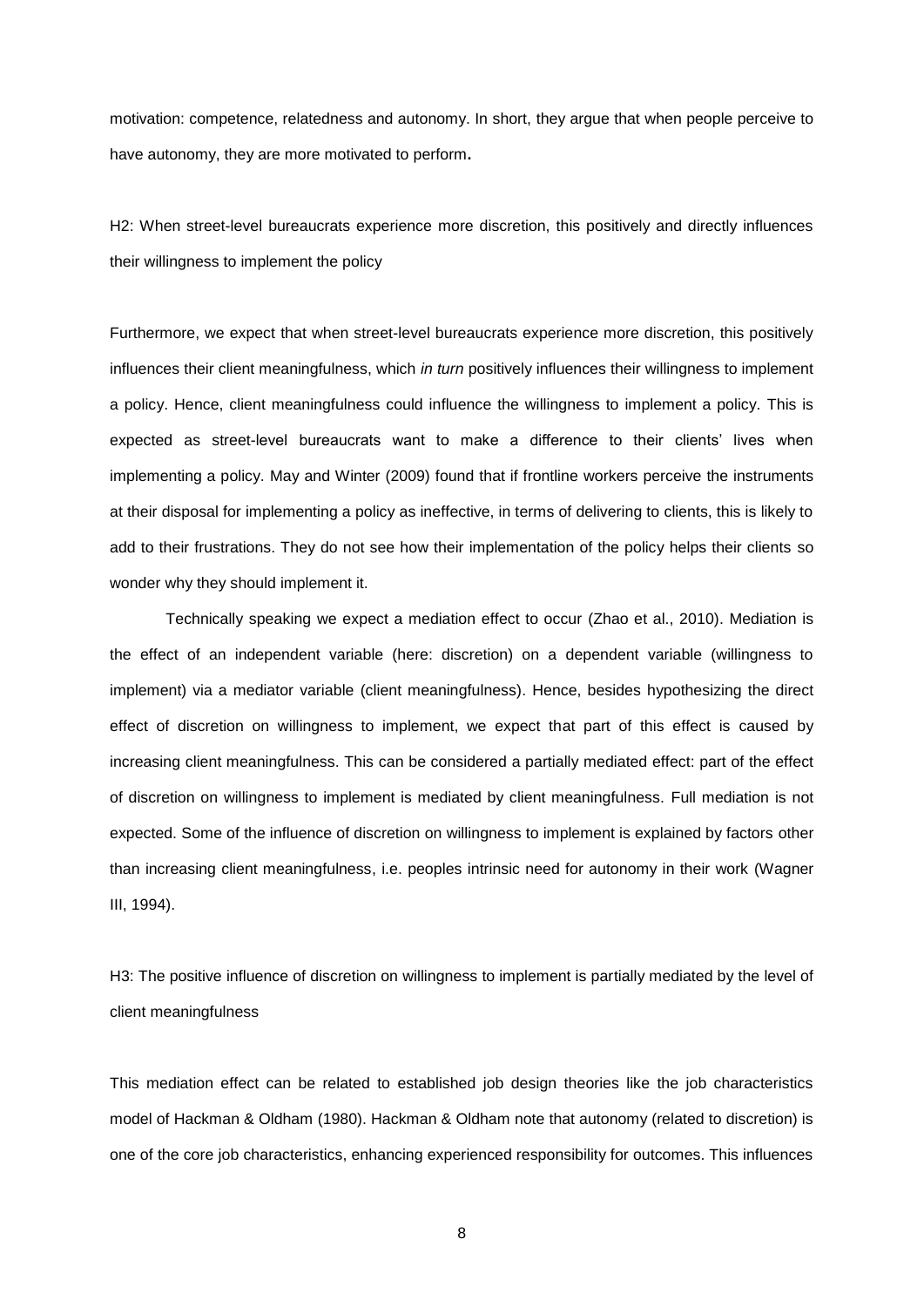critical psychological states, such as experienced meaningfulness of work (related to client meaningfulness). In turn, experienced meaningfulness of work fosters individual and organizational outcomes, such as high internal motivation (related to willingness to implement). Hence, important similarities between their line of reasoning and ours can be found. An important different is that we focus on the level of policy implementation instead of the general job level.

Based on these three hypotheses, a theoretical framework is constructed, shown in Figure 1.





# **3 Methods**

## 3.1 Case

To test the theoretical framework, we undertook a survey of Dutch mental healthcare professionals implementing a new reimbursement policy (Diagnosis Related Groups). First, a short overview of this policy is provided.

In January 2008, the Dutch government introduced Diagnoses Related Groups (DRGs, in Dutch DiagnoseBehandelingCombinaties, or DBC's) in mental healthcare. The DRGs are part of the new Law Health Market Organization. The DRGs can be seen as the introduction of regulated competition into Dutch healthcare, a move in line with New Public Management (NPM) ideas. More specifically, it can be seen as a shift to greater competition and more efficient resource use (Hood, 1991:5).

The system of DRGs was developed as a means of determining the level of financial exchange for mental healthcare provision. The DRG-policy differs significantly from the former method in which each medical action resulted in a financial claim; this meant that the more sessions a professional caregiver (a psychologist, psychiatrist or psychotherapist) had with a patient, the more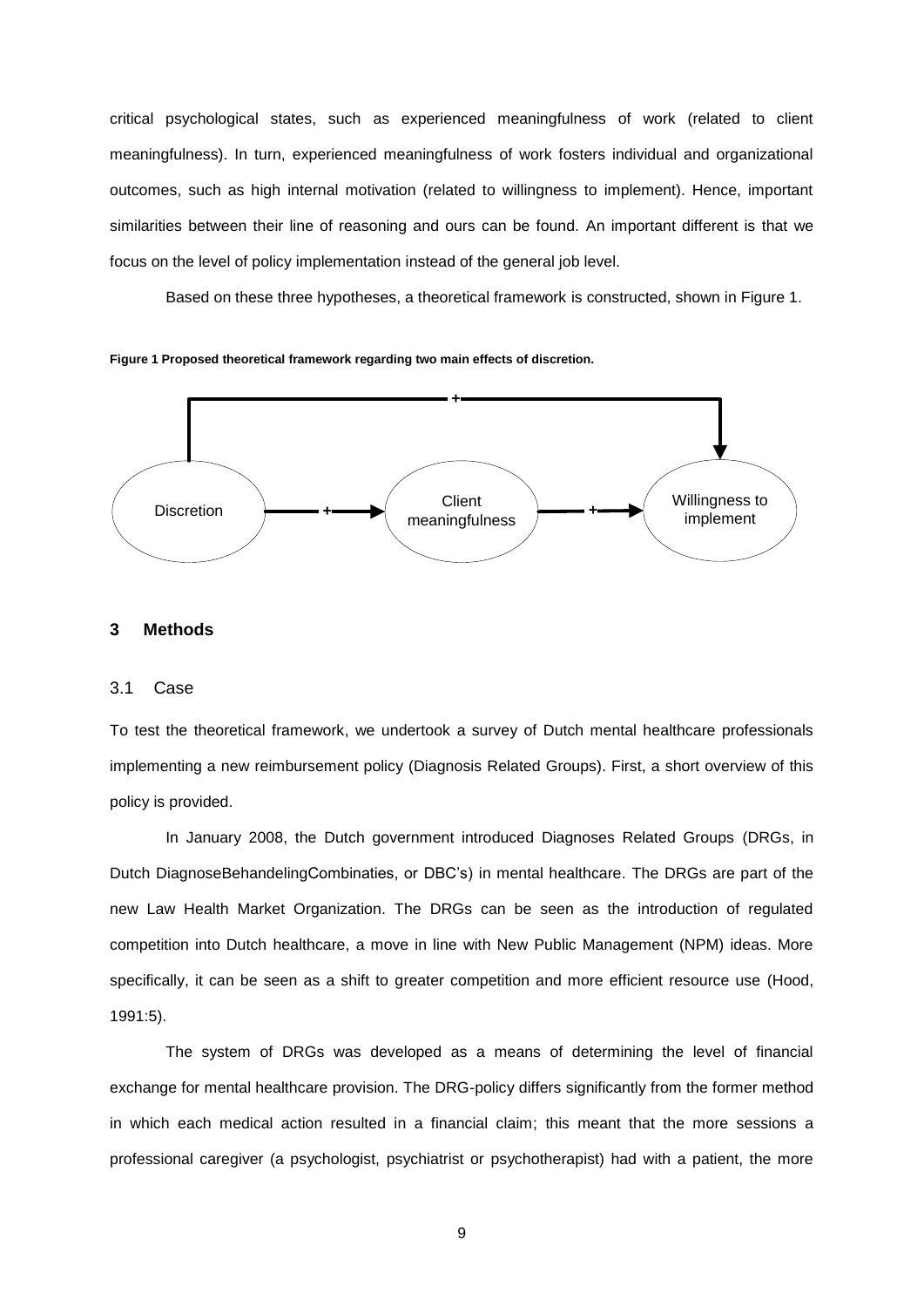recompense could be claimed. This former system was considered inefficient by some (Kimberly et al., 2009). The DRG-policy changed the situation by stipulating a *standard* rate for each disorder. For instance, for a mild depression, the mental healthcare gets a standard rate and can treat the patient (direct and indirect time) between 250-800 minutes.

The DRG policy these professionals have to implement is related more to service management than to service delivery. However, this policy does have effects on service delivery. Professionals have to work in a more 'evidence-based' way and are required to account for their cost declarations in terms of the mental health DSM (Diagnostic Statistical Manual) classification system. As a result it becomes harder to use practices that are difficult to standardize and evaluate, such as psychodynamic treatments. Discretion regarding the length of treatment is arguably also increasingly limited. Whereas, in the former system, each medical action resulted in a payment, under the DRG policy a standard rate is determined for each disorder meaning it has become more difficult to adjust the treatment to the specific patient needs. Hence, the number of treatments for a patient is often limited due to the DRGpolicy, thereby changing service delivery. It is interesting to study how much discretion street-level bureaucrats really experienced during implementing this policy, and what effects this has.

We noted that we focus on experienced discretion. Even within the same policy, some streetlevel bureaucrats will perceive more discretion than others. Indeed, in the open answers of the survey we witnessed that some respondents felt that they had substantial discretion when implementing this policy, while others felt very limited. Illustrative quotes from different respondents are (all from open answers in the survey, which is reported next):

*"The DRG-policy does not force me into a certain choices. I examine the funding scheme of the treatment only 'in second instance'"*

*"I do my work first and foremost according to professional standards and hereafter just attach a DRG-label which I think fits but best."*

*"With the DRG-policy, I am being forced into a straitjacket."*

*"You are bound by the rules. so that's a harness."*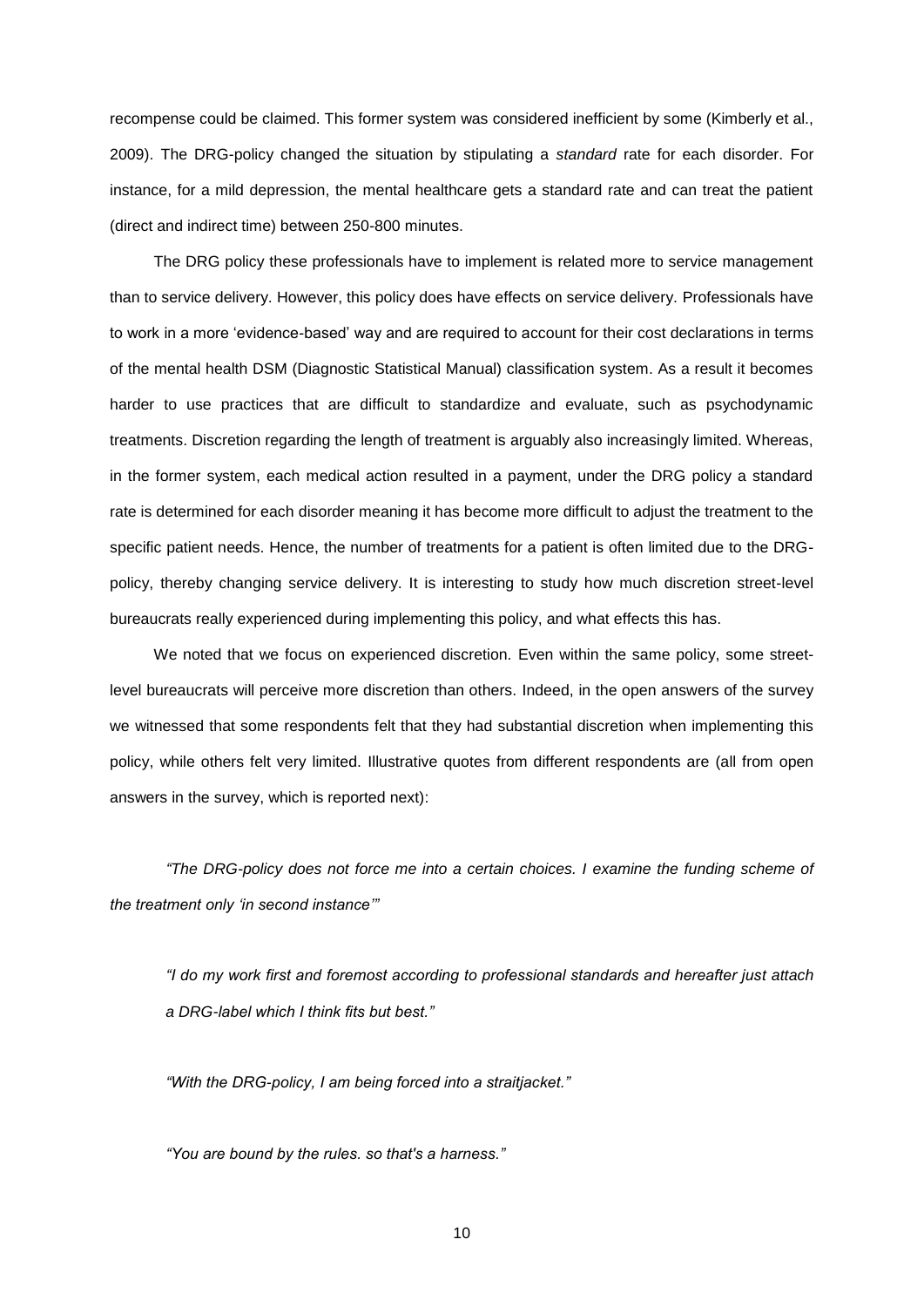# 3.2 Sampling and response

Our sampling frame consisted of 5,199 professionals who were members of two nationwide mental health care associations (Dutch Association of Psychologists, in Dutch 'Nederlands Instituut van Psychologen', NIP, and the Netherlands Association for Psychiatry, in Dutch 'Nederlandse Vereniging voor Psychiatrie', NVvP). These were all the members of those associations, who could in principle, be working with the DRG policy. Using an email and two reminders, we received 1,317 returns of our questionnaire: a response of 25%.

Our sampling frame consisted of high status professionals: psychiatrists, psychologists and psychotherapists. Most research analyzing discretion focuses on traditional street-level bureaucrats, such as welfare workers and police officers (Maynard-Moody & Portillo, 2010). However, these mental healthcare professionals are a specific group of highly trained professionals, which traditionally, due to their professional training, have substantial autonomy. Furthermore, they also have to implement governmental policies (in this case, Diagnosis Related Groups). Hence, it seems worthwhile to analyse such professional groups using the theoretical lens of street-level bureaucracy (see also Hupe & Hill, 2007).

Of the valid respondents, 36% were men and 64% women, which is consistent with Dutch averages for mental healthcare professionals, where 69% of the workforce are female (Palm et al., 2008). The respondents' ages ranged from 23 to 91 years ( $M = 48$ ), which is slightly older then the Dutch national average for mental healthcare professionals ( $M = 44$ ). Hence, respondents mean age and gender-distribution are quite similar to those of the overall mental healthcare sector. To rule-out a possible non-response bias, we conducted non-response research where we contacted the nonresponders for their reasons for non-participation. Common reasons for not participating were: lack of time, retirement, change of occupation, or not working with the DRG policy. Some organizations, including some hospitals, were not yet working with this policy. The large number of respondents, their characteristics in terms of gender and age, and the results of the non-response research indicate that our respondents are quite a good representation of the population.

#### 3.3 Measures

This section reports the measurement of the variables. Unless stated otherwise, the measures were formatted using five-point Likert scales, ranging from strongly agree to strongly disagree. For the items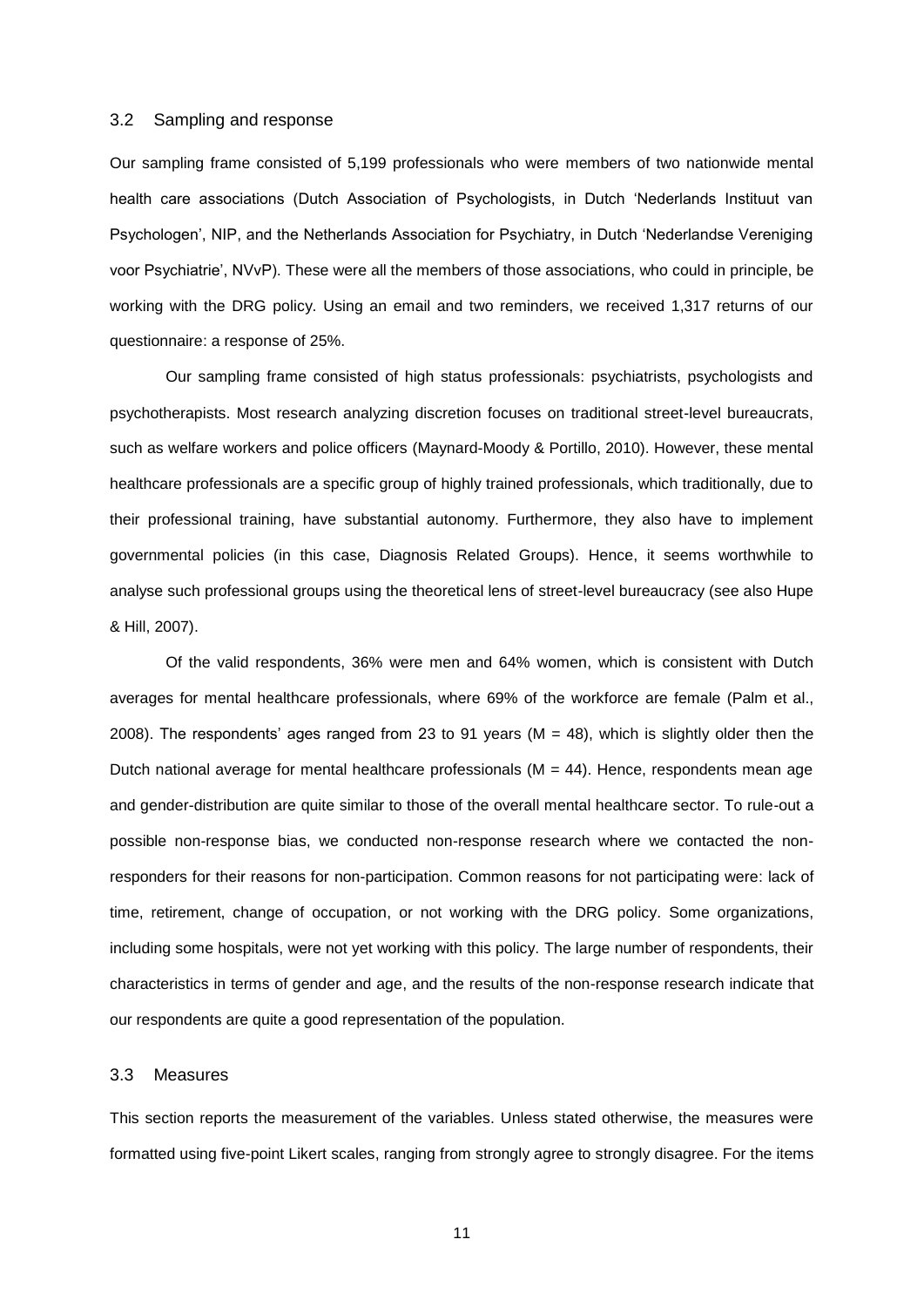tapping discretion, client meaningfulness. and willingness to implement, we used templates. Templates allow the researcher to specify an item by replacing general phrases with more specific ones that better fit the research context (DeVellis, 2003). For example, instead of stating 'the policy' or 'professionals', the researcher can rephrase these items using the specific policy and group of professionals being examined. Here, 'the DRG policy' and 'healthcare professionals' replaced the template terms. Items are therefore easier for professionals to understand, since items are better tailored to their context and this, in turn, increases reliability and content validity (DeVellis, 2003:62). All items are shown in the Appendix 2.

#### *Discretion*

Discretion concerns the perceived freedom of the implementer in terms of the type, quantity and quality of sanctions and rewards delivered (Lipsky, 1980). The scale is based on the validated measurement instrument of policy alienation, specifically the dimension 'operational powerlessness' (Tummers, 2012). Three items were used based on confirmatory factor analysis (see Section 4). Cronbach's alpha = .78.

#### *Client meaningfulness.*

Client meaningfulness (or meaninglessness) was also conceptualized as a dimension of policy alienation (Tummers, 2012). It refers to the perception of professionals about the benefits of implementing the DRG policy for their own clients. For instance, do they perceive that they are really helping their patients by implementing this policy? Three items were used based on confirmatory factor analysis. Cronbach's alpha = .77.

#### *Willingness to implement*

Willingness to implement was measured using Metselaar's (1997) four-item scale. All items were used based on confirmatory factor analysis. Cronbach's alpha = .83.

## *Control variables*

Commonly used individual characteristics were included: gender, age and management position (yes/no). We also distinguish between psychiatrists and others, because the former belong to a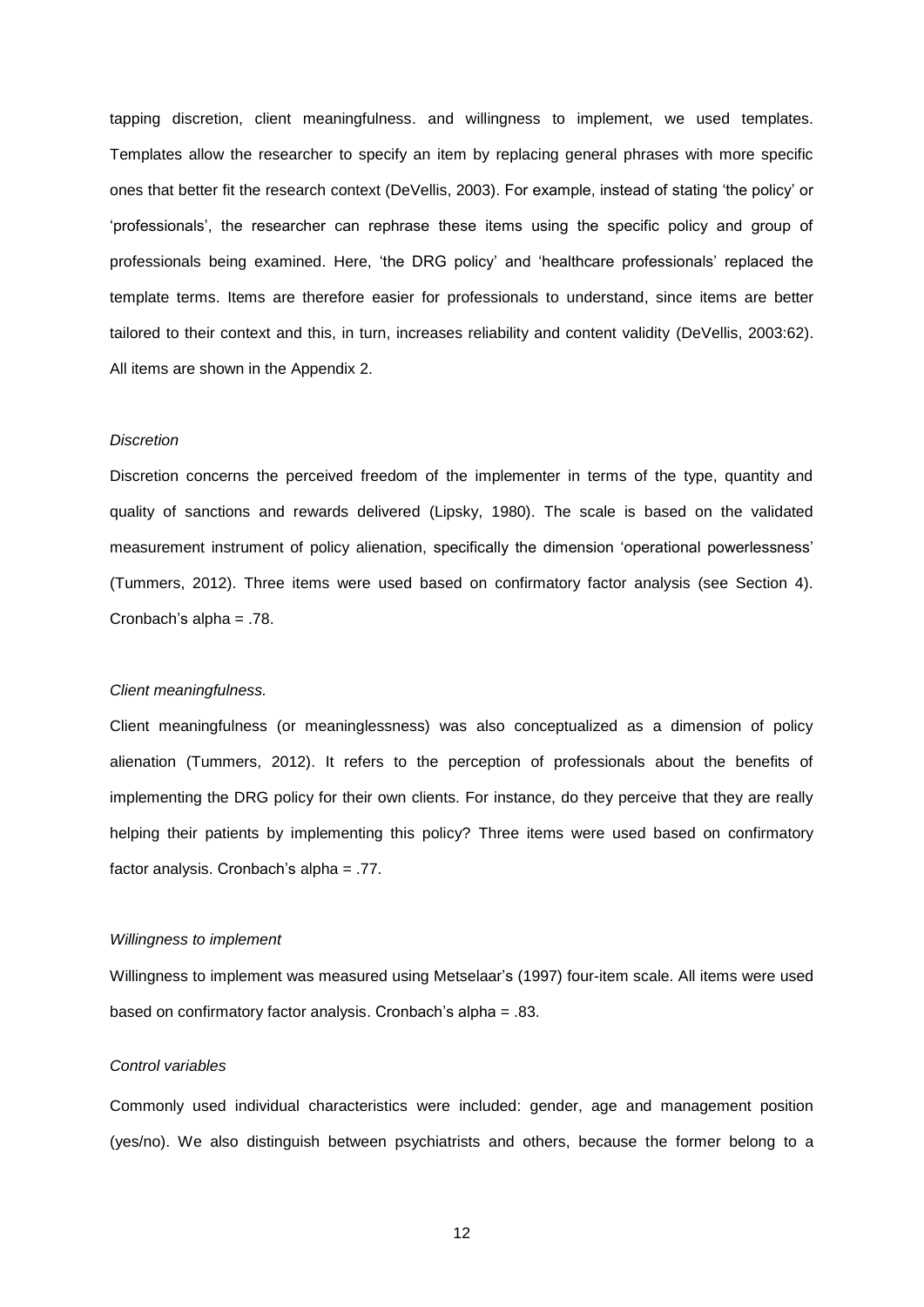medical profession. Psychologists and psychotherapists are non-medical professionals, which possibly influenced their perceptions.

#### 3.4 Statistical methods used

We used Confirmatory Factor Analysis (CFA) followed by Structural Equation Modeling (SEM). The CFA and SEM techniques are often used in psychology research, but quite new to most public administration scholars (but see for instance Wright et al., 2012). We therefore discuss a number of the analyses' characteristics in detail.

CFA is a technique used to test the factor structure of latent constructs based on theory and prior research experience. This is appropriate in our case given that prior analyses have already explored the variables discretion, client meaningfulness and willingness to implement. CFA has several advantages over exploratory factor analysis, such as more stringent psychometric criteria for accepting models, thereby improving validity and reliability (Brown, 2006).

Using CFA a *measurement model* is specified. The measurement model specifies the number of factors and shows how the indicators (items) relate to the various factors (Brown, 2006:51). Hence, it shows for instance how the items asked to measure discretion relate to the latent construct of discretion. This measurement model is a precursor for the SEM-analysis. In the SEM-analysis, a *structural model* is constructed showing how the various latent factors relate to each other. For instance, it shows how discretion is related to willingness to implement. In the SEM-analysis a total model can be tested where variables can be both dependent and independent. This is an advantage over regression analyses. Given that we hypothesize that client meaningfulness is both dependent (influenced by discretion) and independent (influencing willingness to implement), this was appropriate for our model. For mediation models, as is our model, SEM is preferred over regression analysis (Zhao et al., 2010).

The latent variable program M*plus* was used for the analyses (Muthén & Muthén, 1998-2010). M*plus* is suited for handling non-normally distributed data, which is often the case when employing surveys. As our data were (mildly) non-normally distributed, this was an advantage. Robust Maximum Likelihood was used, which works well in these circumstances (Brown, 2006:379).

## 3.5 Measurement model

Before analyzing the structural model (See Section 4), the measurement model is analysed.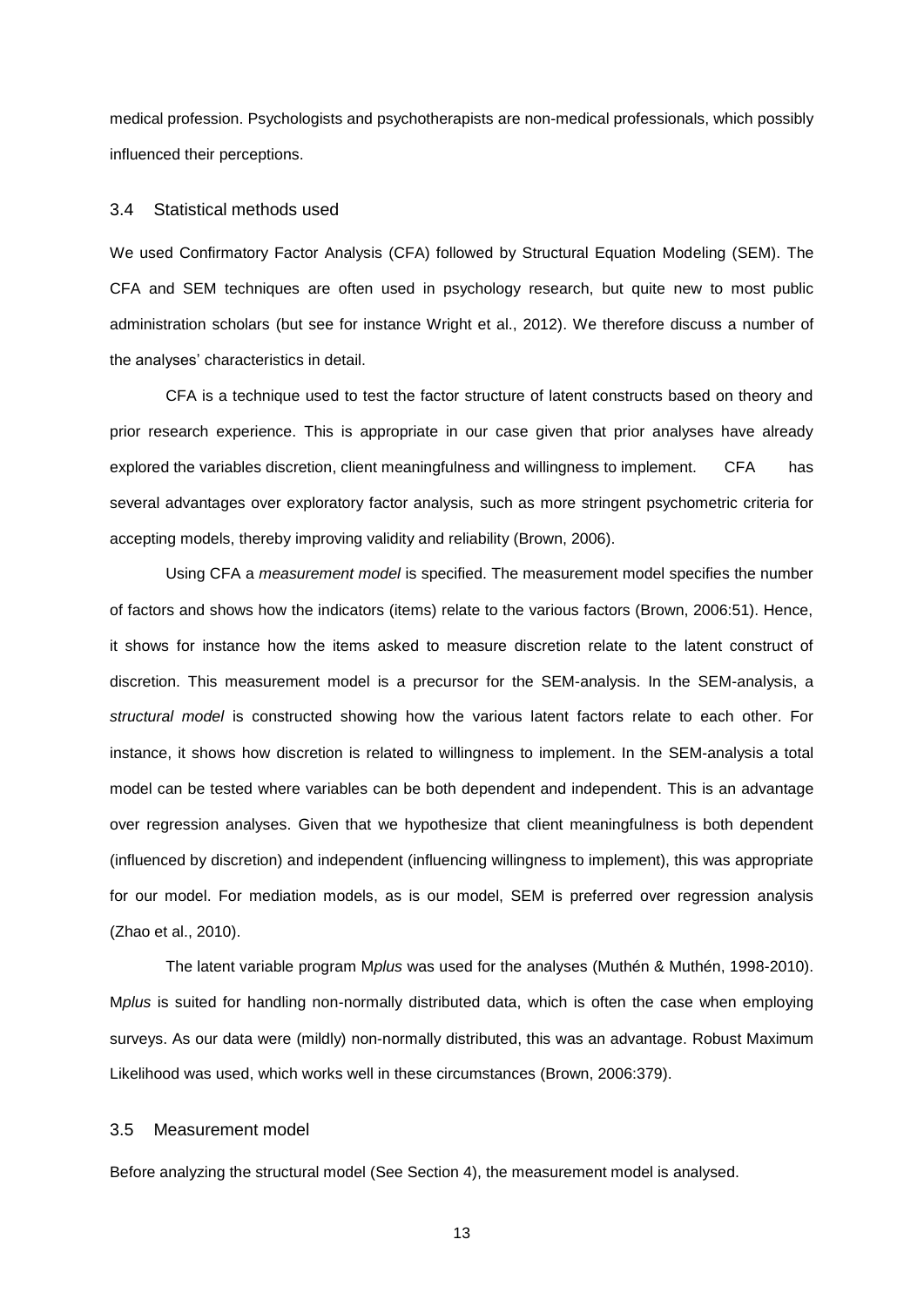Based on the analyses for the measurement model, some modifications were made to improve the model. The only modifications were to delete a number of items for the latent factors: three for discretion, one for client meaningfulness, one for willingness to implement. This was based on theoretical grounds, fit of item content with definition of concept/latent factor, and the minimization of the Akaike Information Criterion (AIC). This fit index can be used to compare competing models. As suggested we selected the model with the lowest AIC, thereby taking into account theoretically plausibility (Schreiber et al., 2006). More specifics about the measurement model are described in Appendix 1.

# **4 Results**

## 4.1 Descriptive statistics

Table 1 shows the means and variances/covariances for all items used. A number of interesting results can be seen. First, many street-level bureaucrats are psychiatrists and these often occupy management positions. Next, the means for discretion are quite low, showing that the street-level bureaucrats do not feel that they have a lot of autonomy in this policy. We also found low scores for willingness to implement and even lower scores for client meaningfulness. Hence, in general the street-level bureaucrats were quite negative about this policy. The covariances for the items linked via our hypotheses are in the anticipated direction. For example, items regarding willingness to implement are positively related to discretion.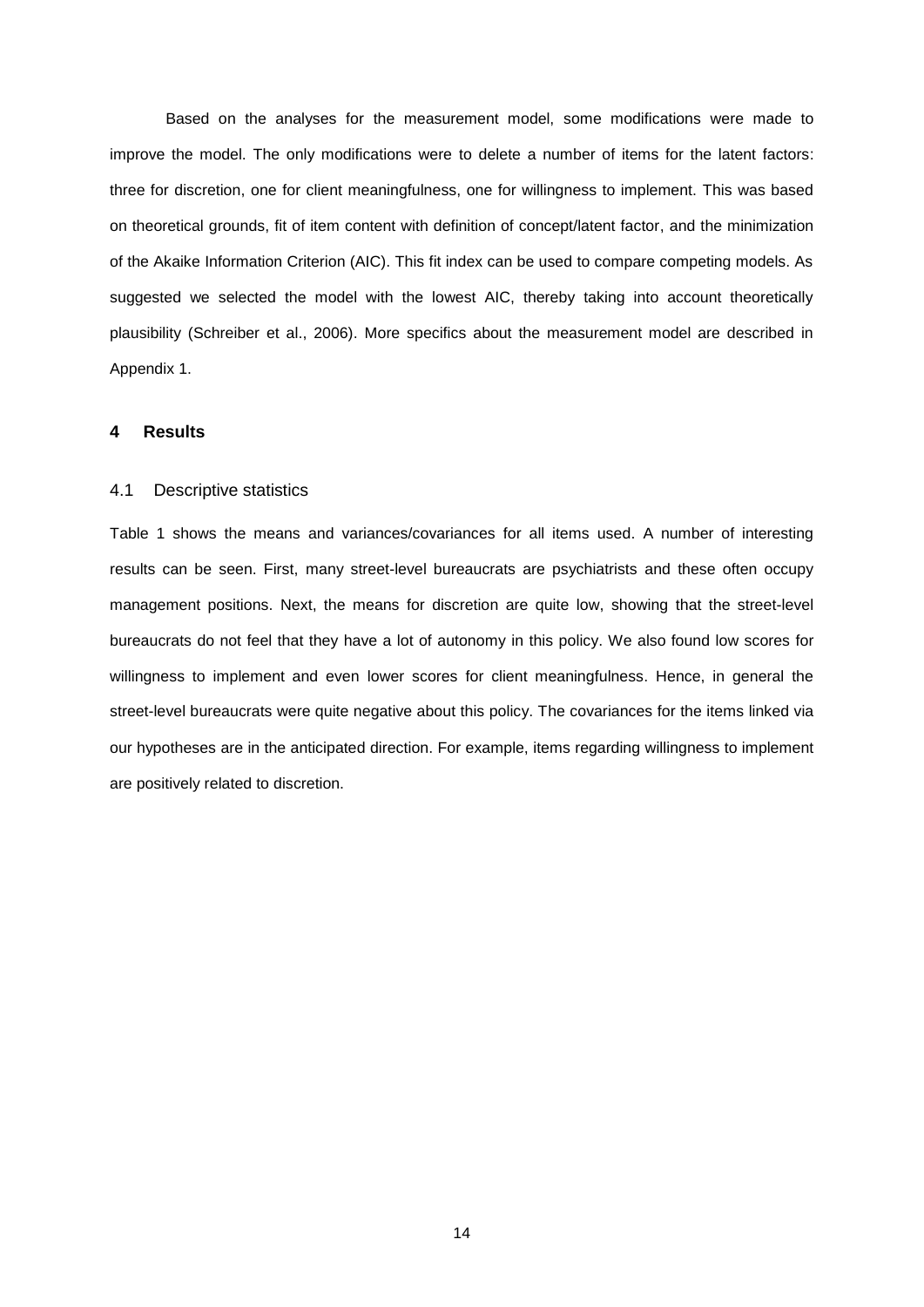# **Table 1 Mean and variance/covariance matrix (variances on the diagonal)**

|                                 | <b>Discretion</b> |              |              |              | <b>Client meaningfulness</b> |              |              | <b>Willingness to implement</b> |              |         |         | Control variables |        |              |          |
|---------------------------------|-------------------|--------------|--------------|--------------|------------------------------|--------------|--------------|---------------------------------|--------------|---------|---------|-------------------|--------|--------------|----------|
|                                 | <b>Mean</b>       | $\mathbf{1}$ | $\mathbf{2}$ | $\mathbf{3}$ | $\mathbf{1}$                 | $\mathbf{2}$ | $\mathbf{3}$ | $\mathbf{1}$                    | $\mathbf{2}$ | 3       | 4       | Gender            | Age    | Psychiatrist | Mng.     |
|                                 |                   |              |              |              |                              |              |              |                                 |              |         |         |                   |        |              | position |
| <b>Discretion</b>               |                   |              |              |              |                              |              |              |                                 |              |         |         |                   |        |              |          |
| Discretion 1                    | 2,54              | 1.07         |              |              |                              |              |              |                                 |              |         |         |                   |        |              |          |
| Discretion 2                    | 2,78              | 0.69         | 1.32         |              |                              |              |              |                                 |              |         |         |                   |        |              |          |
| Discretion 3                    | 3,01              | 0.49         | 0.74         | 1.05         |                              |              |              |                                 |              |         |         |                   |        |              |          |
| <b>Client meaningfulness</b>    |                   |              |              |              |                              |              |              |                                 |              |         |         |                   |        |              |          |
| Meaningfulness 1                | 1,77              | 0.17         | 0.24         | 0.19         | 0.57                         |              |              |                                 |              |         |         |                   |        |              |          |
| Meaningfulness 2                | 1,81              | 0.15         | 0.21         | 0.18         | 0.49                         | 0.63         |              |                                 |              |         |         |                   |        |              |          |
| Meaningfulness 3                | 2,04              | 0.16         | 0.21         | 0.20         | 0.36                         | 0.36         | 1.06         |                                 |              |         |         |                   |        |              |          |
| <b>Willingness to implement</b> |                   |              |              |              |                              |              |              |                                 |              |         |         |                   |        |              |          |
| Willingness 1                   | 1.93              | 0.23         | 0.34         | 0.25         | 0.34                         | 0.35         | 0.32         | 0.74                            |              |         |         |                   |        |              |          |
| Willingness 2                   | 2.55              | 0.23         | 0.30         | 0.28         | 0.29                         | 0.29         | 0.24         | 0.51                            | 1.10         |         |         |                   |        |              |          |
| Willingness 3                   | 2.27              | 0.22         | 0.32         | 0.23         | 0.28                         | 0.30         | 0.28         | 0.58                            | 0.59         | 0.85    |         |                   |        |              |          |
| Willingness 4                   | 2.63              | 0.17         | 0.30         | 0.27         | 0.21                         | 0.24         | 0.22         | 0.41                            | 0.51         | 0.47    | 1.01    |                   |        |              |          |
| <b>Control variables</b>        |                   |              |              |              |                              |              |              |                                 |              |         |         |                   |        |              |          |
| Gender (female)                 | 64%               | 0.04         | 0.01         | 0.04         | 0.04                         | 0.04         | 0.06         | 0.04                            | 0.06         | 0.05    | 0.07    | 0.24              |        |              |          |
| Age                             | 47.94             | $-0.23$      | 0.20         | 0.10         | $-0.77$                      | $-1.04$      | $-0.91$      | $-0.48$                         | $-1.74$      | $-0.71$ | $-1.13$ | $-1.66$           | 114.55 |              |          |
| Psychiatrist                    | 42%               | $-0.04$      | $-0.06$      | $-0.06$      | $-0.02$                      | $-0.03$      | $-0.01$      | 0.02                            | $-0.01$      | 0.03    | $-0.01$ | $-0.06$           | 0.96   | 0.25         |          |
| Managing position               | 44%               | $-0.03$      | $-0.04$      | $-0.06$      | $-0.04$                      | $-0.06$      | $-0.05$      | $-0.05$                         | $-0.06$      | $-0.04$ | $-0.07$ | $-0.06$           | 1.14   | 0.09         | 0.25     |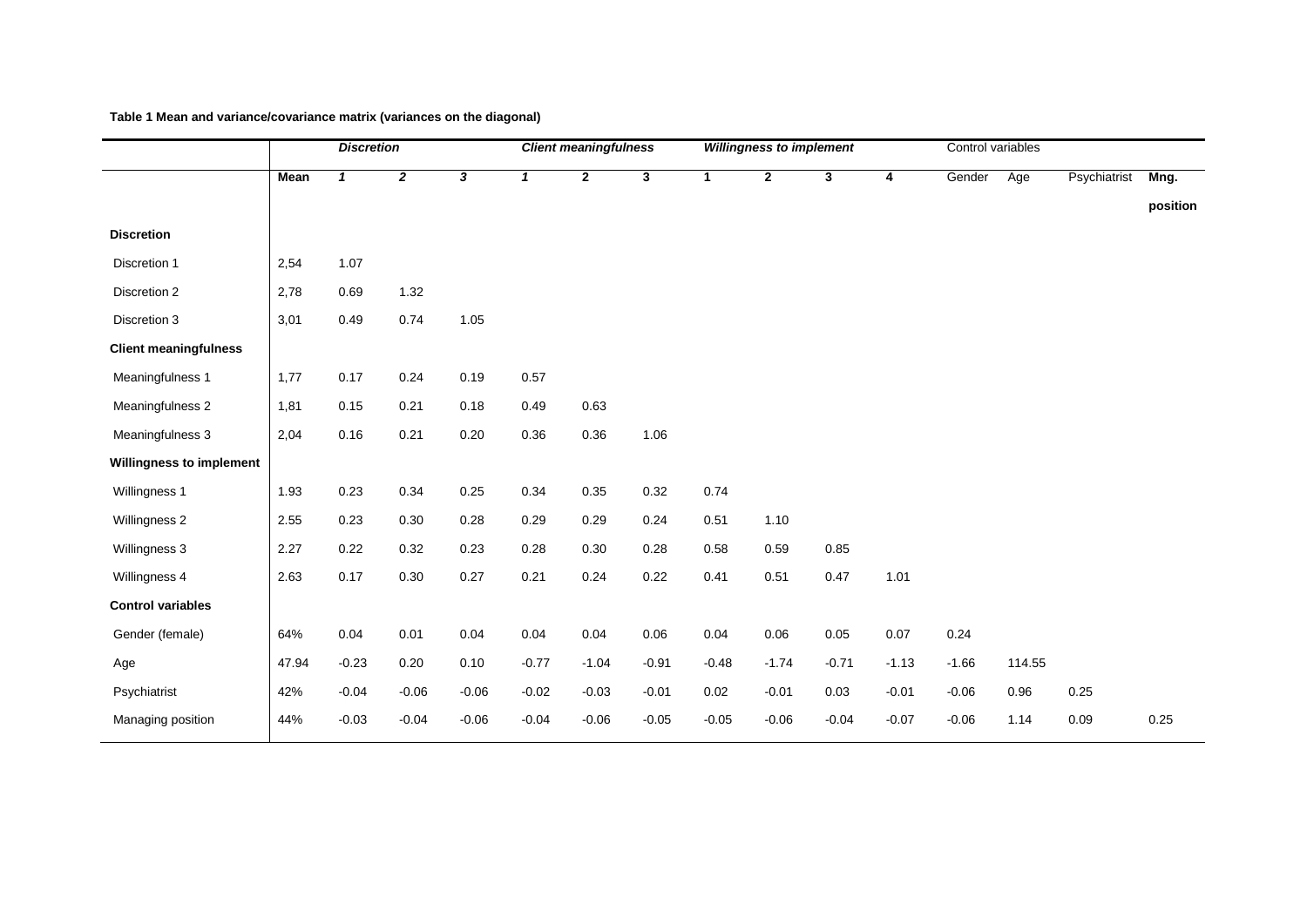# 4.2 Structural model

-

The structural equation model is shown in Figure 2. Table 2 shows the results, including control variables. First, an effect of discretion on client meaningfulness was found (standardized coefficient .33, p<.01). Hence, we do not reject Hypothesis 1. Second, the empirical tests show a cascading effect from discretion to willingness to implement through the mediating variable client meaningfulness. The effect (standardized coefficient) of discretion on client meaningfulness was .33 (p<.01), while the effect from client meaningfulness on willingness to implement was .49 (p<.01). The total indirect effect was therefore .16 (33\*.49, p<.01). Based on this, we do not reject hypothesis 3. Furthermore, the direct effect was also significant (β=.27, p<.01), thus hypothesis 2 is not rejected. The total effect of discretion on willingness to implement is the sum of its direct and indirect effects: .27+.16=.43. This means that – all other things being equal – when the perceived discretion of the street-level bureaucrat increases by 1, the willingness to implement increases by .43. As there is both a direct and an indirect significant effect there is evidence of partial mediation, which was also hypothesized. This (partially mediated) model proved to be a good fit of the data: RMSEA = .04 (criterion ≤ .08), CFI = .97 (criterion ≥ .90), TLI = .96 (criterion ≥ .90).

To shed more light on the mediating mechanisms we conducted additional SEM analyses to test the validity of two alternative models: a model without mediation and a model with full mediation. The model without mediation did not fit as adequately as the partially mediated model, given that the AIC was higher compared to the partially mediated model, and the fit indexes showed a worse fit. The fully mediated model also had a higher AIC, and worse scores on RMSEA, CFI and TLI than the partially mediated model, although differences are small.

We used bootstrapping to test the indirect effect of discretion on willingness to implement via client meaningfulness. Bootstrapping is the preferred method for testing mediated effects (Preacher & Hayes, 2004; Zhao et al., 2010). It presents estimates and confidence intervals so that we can test the significance of the mediation effect. The 99% confidence interval for the standardized indirect effect (which was .16) is between .11 and .22, meaning the indirect effect is not equal to 0 (p<.01).<sup>1</sup> Hence, a

<sup>&</sup>lt;sup>1</sup> Bootstrap 5000 times, Maximum Likelihood estimation is used as Robust Maximum Likelihood is not available for bootstrapping.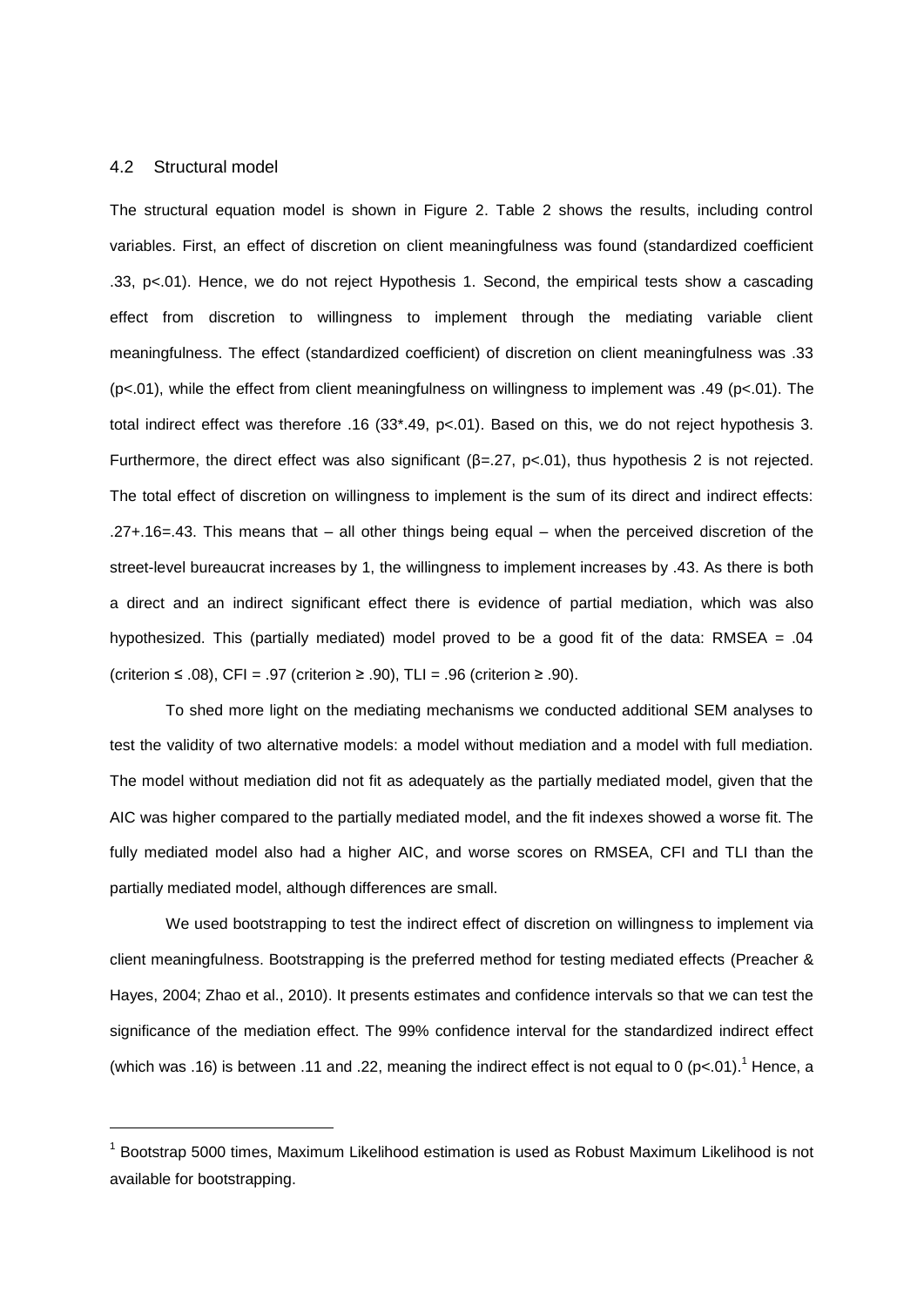mediation effect is clearly present here. In the discussion and conclusion, we discuss the implications of these results for both theory and practice.

**Figure 2 Structural equation model for relationships between discretion, client meaningfulness and willingness to implement (control variables not shown)**



## **Table 2 Results From Structural Equation Modelling**

| <b>Model</b>                      | <b>Meaningfulness for</b> | <b>Meaningfulness</b>        | <b>Willingness to</b> | <b>Willingness to</b> |  |  |
|-----------------------------------|---------------------------|------------------------------|-----------------------|-----------------------|--|--|
|                                   | clients                   | for clients                  | implement             | implement             |  |  |
|                                   | (standardized             | (unstandardized              | (standardized         | (unstandardized       |  |  |
|                                   | scores)                   | scores)                      | scores)               | scores)               |  |  |
|                                   |                           |                              |                       |                       |  |  |
| Control variables                 |                           |                              |                       |                       |  |  |
| Gender                            | <b>NS</b>                 | <b>NS</b>                    | NS                    | <b>NS</b>             |  |  |
| Age                               | $-0.092$                  | $-0.06$                      | <b>NS</b>             | <b>NS</b>             |  |  |
| Managing position                 | <b>NS</b>                 | <b>NS</b>                    | .144                  | .212                  |  |  |
| Psychiatrist                      | <b>NS</b>                 | <b>NS</b>                    | NS                    | <b>NS</b>             |  |  |
|                                   |                           |                              |                       |                       |  |  |
| Direct influences                 |                           |                              |                       |                       |  |  |
| Discretion                        | .330                      | .334                         | .278                  | .302                  |  |  |
| Meaningfulness for clients        | $\overline{a}$            | $\qquad \qquad \blacksquare$ | .491                  | .527                  |  |  |
|                                   |                           |                              |                       |                       |  |  |
| Indirect influence                |                           |                              |                       |                       |  |  |
| Discretion via meaningfulness for | $\blacksquare$            |                              | .162                  | .176                  |  |  |
| clients                           |                           |                              |                       |                       |  |  |
|                                   |                           |                              |                       |                       |  |  |
| $R^2$                             | .135                      |                              | .446                  |                       |  |  |

Note: NS = Not significant. All shown scores are significant at p<.01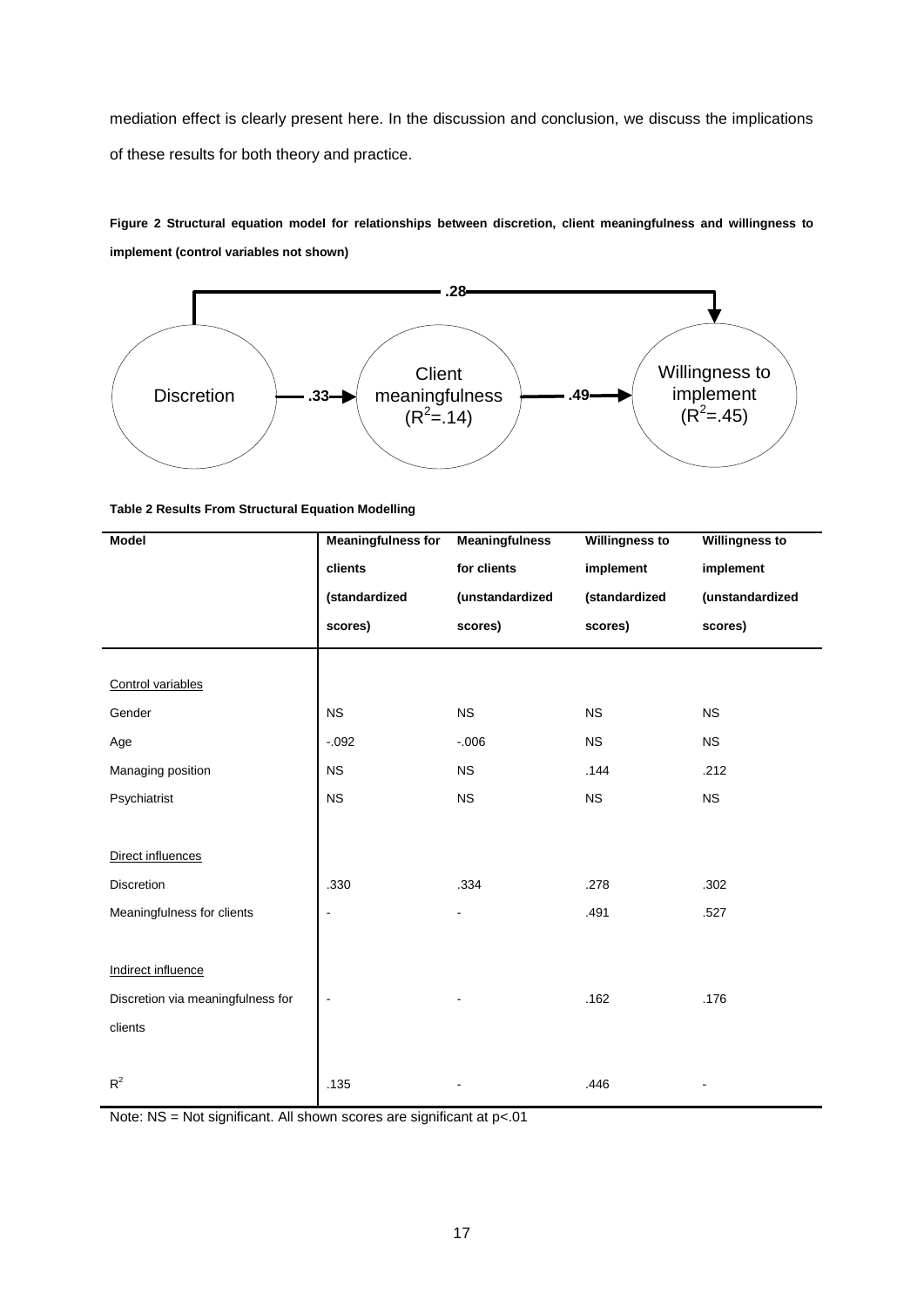# **5 Conclusion**

The central goal of this article is to understand the mechanisms at work between discretion, client meaningfulness and willingness to implement. Based on a literature review, a theoretical model was constructed linking discretion, client meaningfulness and willingness to implement. This model was tested in a survey of 1,317 mental healthcare professionals implementing a new policy. The model worked adequately in that discretion, together with conventional control variables, indeed partly explained client meaningfulness ( $R^2$ =14%). Furthermore, willingness to implement was indeed explained by discretion, client meaningfulness and the control variables ( $R^2$ =45%). Fit criteria were very good for the measurement model and the structural model, thereby strengthening the reliability and validity of the study. As such, we can conclude that the approach worked satisfactorily and adds to the literature on street-level bureaucracy. Having reached this conclusion, we can summarize the results, highlight limitations, and develop a future research agenda on discretion.

We found that the discretion of street-level bureaucrats influences the willingness to implement in two ways. First, discretion influences client meaningfulness because street-level bureaucrats are more able to tailor their decisions and the procedures they have to follow to the specific situations and needs of their clients. Hence, discretion gives street-level bureaucrats the possibility to apply their own judgments when dealing with the needs and wishes of citizens. Our results strengthen the claim made by several authors: that discretion could indeed have positive effects for clients (Handler, 1990; P. J. May & Winter, 2009).

At the same time, the positive effect that discretion has on the bureaucrat's perception of client meaningfulness can be seen as a condition for the second effect: more willingness to implement the policy. When street-level bureaucrats perceive that their work is meaningful for his/her clients, this strongly influences their willingness to implement it. This is in line with the notion that street-level bureaucrats want to make a difference to their clients' lives (Maynard-Moody & Musheno, 2003). Furthermore, the results also point to another, more autonomous, effect that discretion directly influences willingness to implement; hence, discretion is inherently valued by bureaucrats.

The results have interesting implications for the theory and practice of policy implementation. From a theoretical point of view, it contributes to the long lasting discussion about the validity of a more top-down or bottom-up perspective on policy implementation. Discretion indeed seems to have a positive effect on the effectiveness of policy programs, as it reduces resistance. At the same time it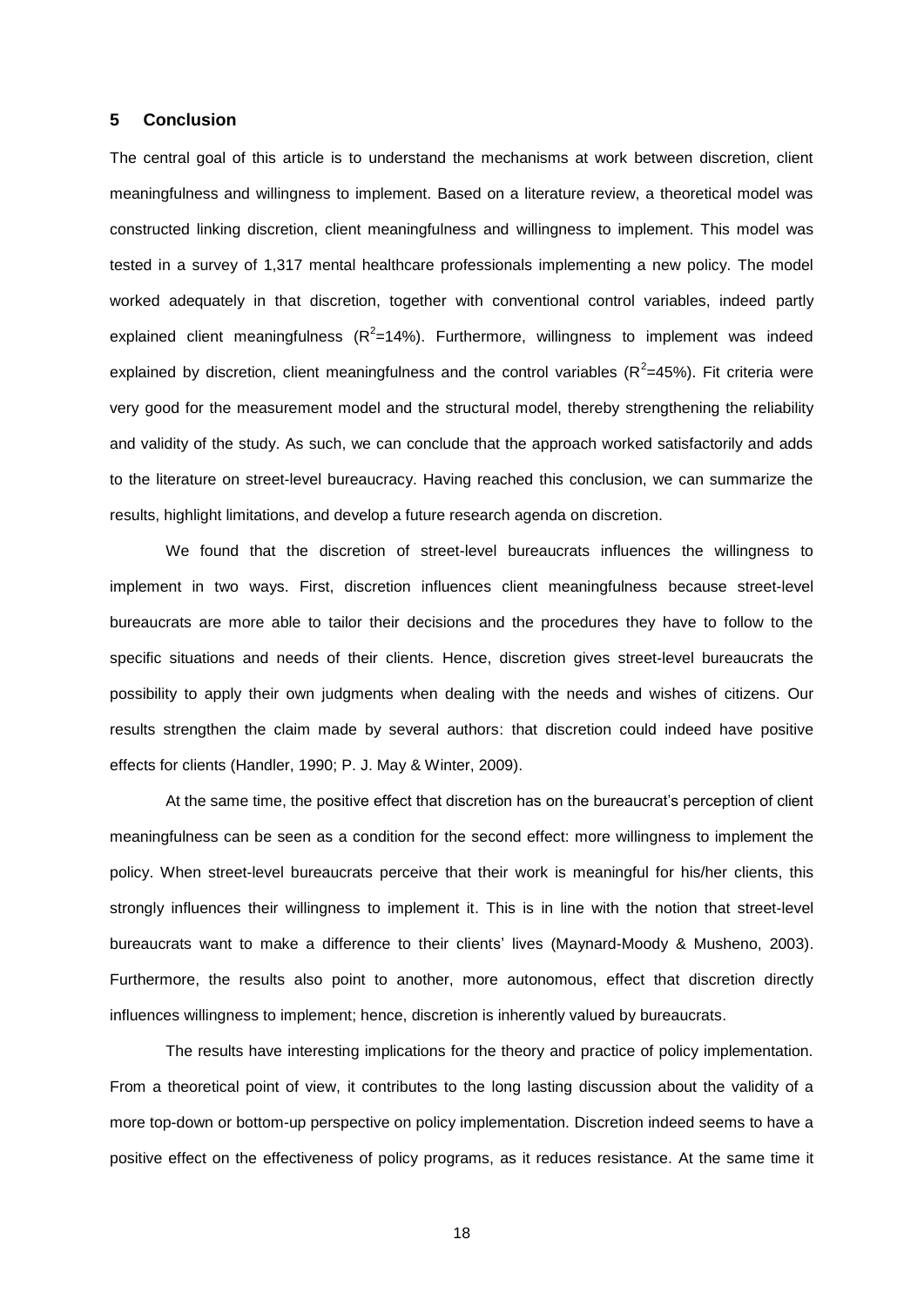adds to the legitimacy of the policy implementation process, because it enables street-level bureaucrats to meet the needs and wishes of citizens (in the eyes of the street-level bureaucrats). These implications of the findings are strengthened by the large scale quantitative analysis and sophisticated techniques. The arguments that are put forward in the bottom-up perspective on the positive role that discretion plays in the effectiveness and democratic legitimacy of public policy programs are being confirmed.

For practitioners, it is important to note that when drafting policy program it can be beneficial to give the implementing street-level bureaucrats some (perceived) freedom to adjust the policy program in order to be effective and legitimate. This has also important consequences for the role of performance and risk management in the implementation of these programs. The central role that detailed performance indicators and risk reduction rules play in the implementation process often leads to a broad variety of detailed norms and guidelines that the street-level bureaucrats involved must obey (Power, 1997).

Next to this, the results show that client meaningfulness, in itself, proved to be very important, something which is not often mentioned in the street-level bureaucracy literature or in more general management literature, which focus often on influence, autonomy and discretion (Green, 2008; McGregor, 1960; Sowa & Selden, 2003; Spence Laschinger et al., 2001). For instance, Judson (1991) argues that providing employees with influence is the most powerful lever in gaining acceptance for a change. However, given the results of this study, we urge practitioners and scholars to also consider the perceived meaningfulness of the policy for clients, rather than to restrict their focus on discretion and influence aspects.

This brings us to the limitations and future research suggestions. First, the results found could be dependent on this research context. This study addresses high status professionals: psychologists, psychiatrists, and psychotherapists. Furthermore, the specific policy context (DRG-policy, focused on cost-cutting and transparency) could influence the results. It would be interesting to conduct studies using the same theoretical model which focus on other groups of street-level bureaucrats who have other types of professional training or who are a part of government service bureaucracy. Related to this, an interesting venue for research would be to analyze cases which are more directly related to service delivery and less to service management. Here, stronger effects of discretion on client meaningfulness could be found. Furthermore, it would be worthwhile to analyze the developed model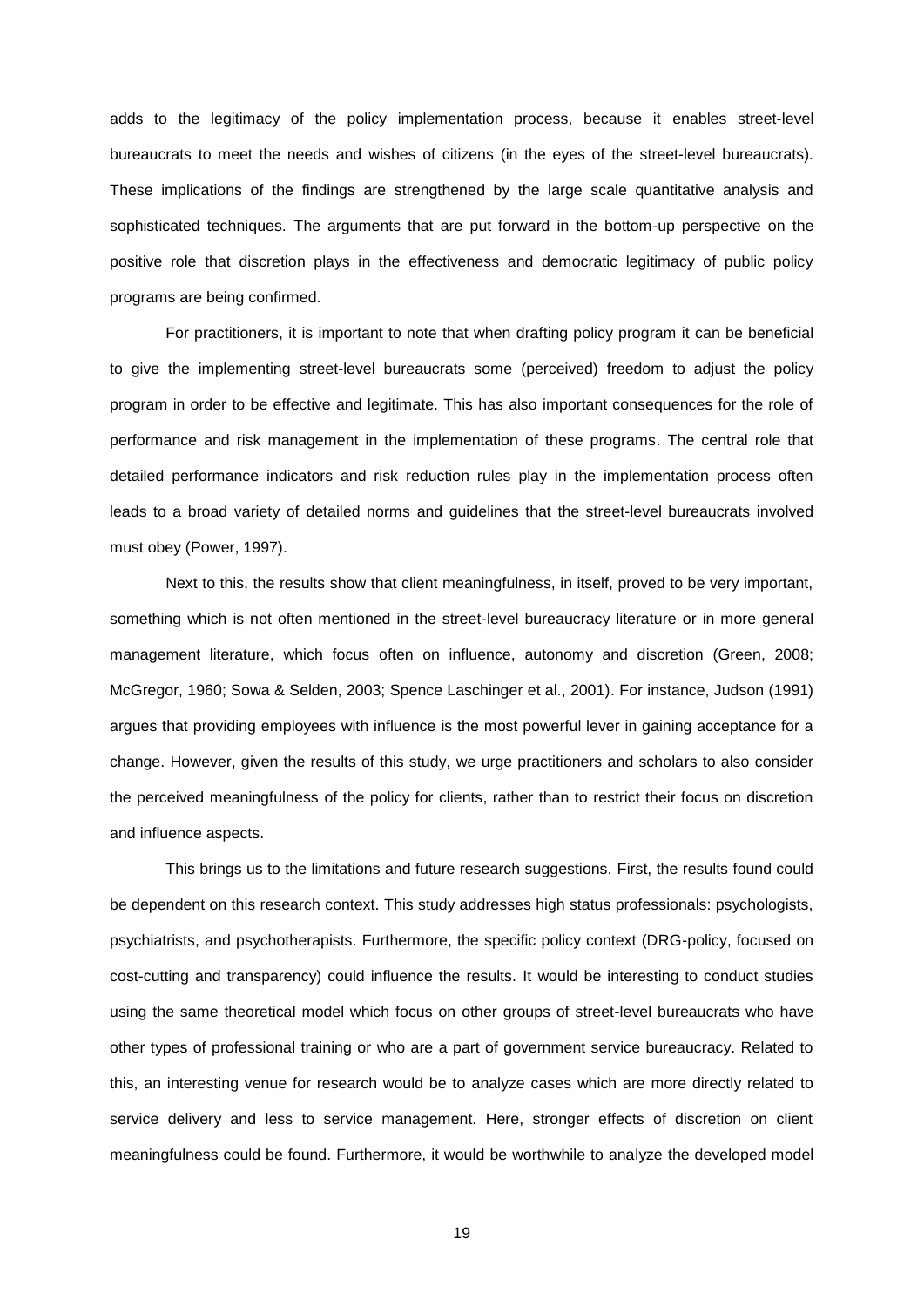in a situation where there was in general high discretion, client meaninglessness and willingness to implement, contrary to the case analyzed. Are the effects of discretion and client meaningfulness also important in such rather different policy contexts?

Secondly, further research could use multiple sources to measure the indicators, and measure new effects of discretion. It would be worthwhile to measure client meaningfulness by asking the clients themselves. Furthermore, other indicators could be linked to discretion, such as objective indicators like the percentage of people getting a job when implementing reintegration policies. Does granting street-level bureaucrats discretion in such a policy heighten the 'success' of such a policy? Linked to this, we should note that we have looked at only two possible positive effects of discretion. We have largely ignored its negative side, such as discrimination of clients or the ways discretion can break public trust (Sandfort, 2000).

Thirdly, future research could investigate other factors influencing client meaningfulness and willingness to implement, including other control variables. Scholars could, for instance, examine the influence of organizational factors such as the level of trust between professionals and management, incentive systems which promote or stymie implementing a policy or the way the policy has been implemented (top-down, bottom-up) within an organization. Next to this, personality characteristics could be taken into account, such as optimism, self-efficacy beliefs and locus of control.

To conclude, this study provides important insights that help to understand the effects of granting street-level bureaucrats discretion in their work. It underscores the importance of studying discretion. Embracing and further researching this should prove to be a timely and productive endeavour for both researchers and practitioners alike.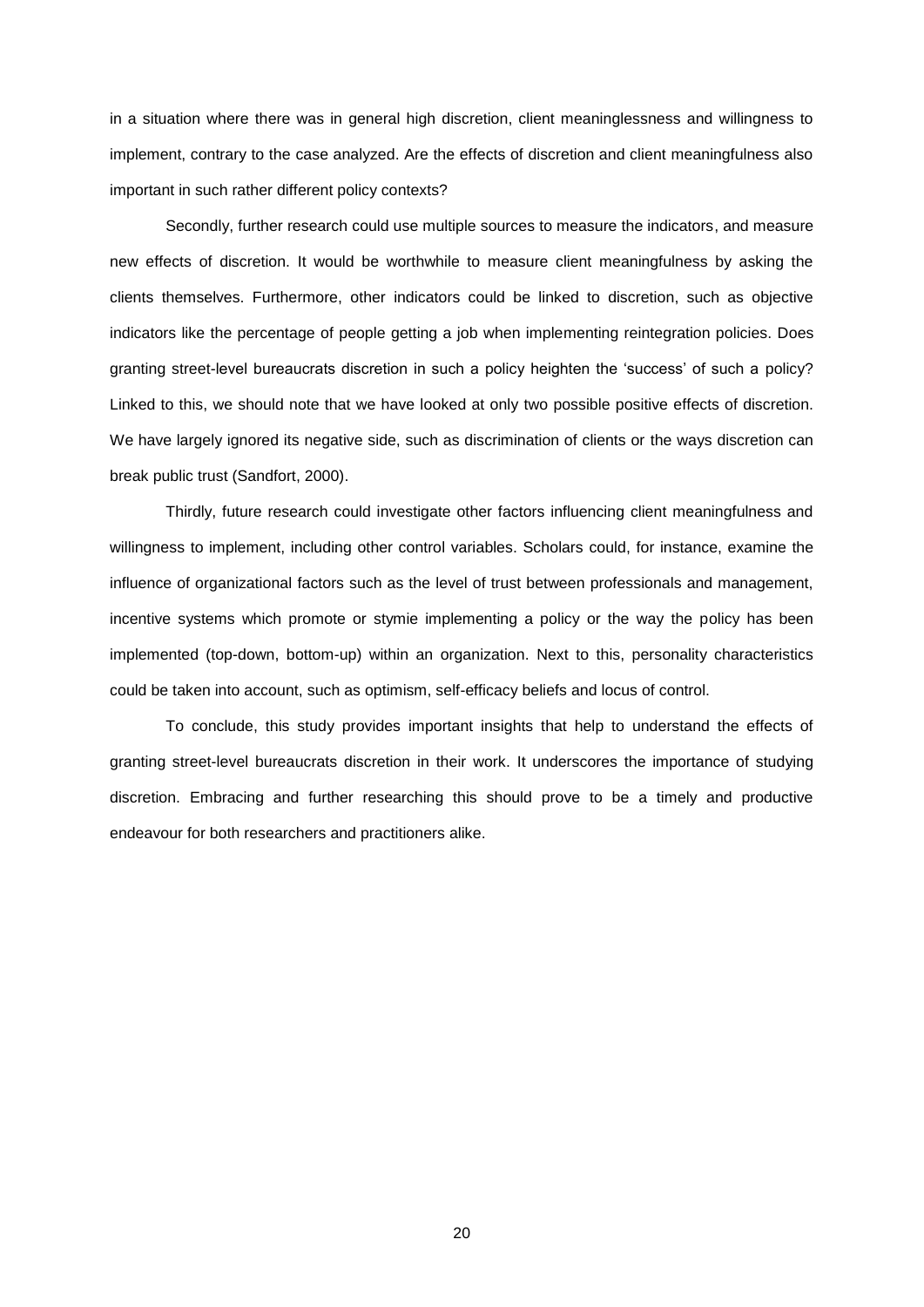#### References

- Ajzen, I. (1991). The theory of planned behavior. *Organizational Behavior and Human Decision Processes, 50*(2), 179-211.
- Barrick, M., Mount, M., & Li, N. (2012). The theory of purposeful work behavior: The role of personality, job characteristics, and experienced meaningfulness. *Academy of Management Review, 38*(1), 132-153.
- Berkman, M., & Plutzer, E. (2010). *Evolution, creationism, and the battle to control america's classrooms*. Cambridge: Cambridge Univ Press.
- Brehm, J., & Gates, S. (1999). *Working, shirking, and sabotage: Bureaucratic response to a democratic public*. Michigan: University of Michigan Press.
- Brehm, J., & Hamilton, J. T. (1996). Noncompliance in environmental reporting: Are violators ignorant, or evasive, of the law? *American Journal of Political Science, 40*(2), 444-477.
- Brodkin, E. Z. (1997). Inside the welfare contract: Discretion and accountability in state welfare administration. *The Social Service Review, 71*(1), 1-33.
- Brown, T. A. (2006). *Confirmatory factor analysis for applied research*. London: The Guilford Press.
- Buffat, A. (2011). *Pouvoir discrétionnaire et redevabilité de la bureaucratie de guichet : Les taxateurs d'une caisse de chômage comme acteurs de mise en oeuvre* . Lausanne: Université de Lausanne.
- Davis, K. C. (1969). *Discretionary justice: A preliminary inquiry*. Baton Rouge, LA: Louisiana State University Press.
- Deci, E. L., & Ryan, R. M. (2004). *Handbook of self-determination research*. Rochester: Univ of Rochester Pr.
- DeLeon, P., & DeLeon, L. (2002). What ever happened to policy implementation? an alternative approach. *Journal of Public Administration Research and Theory, 12*(4), 467.
- DeVellis, R. F. (2003). *Scale development: Theory and applications*. Thousand Oaks: Sage.
- Evans, T. (2010). *Professional discretion in welfare services: Beyond street-level bureaucracy*. London: Ashgate.
- Ewalt, J. A. G., & Jennings, E. T. (2004). Administration, governance, and policy tools in welfare policy implementation. *Public Administration Review, 64*(4), 449-462.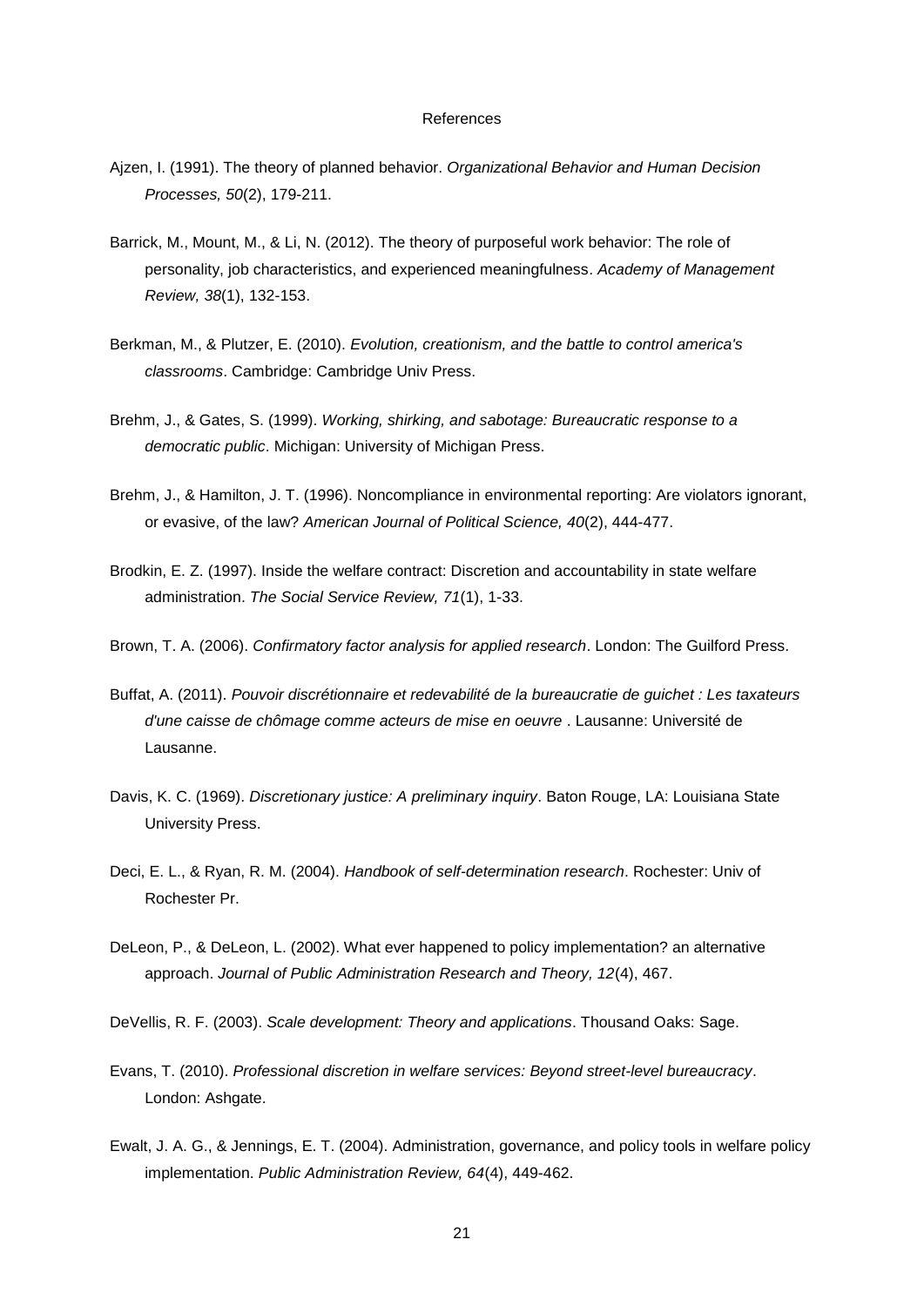Freidson, E. (2001). *Professionalism: The third logic*. Cambridge: Cambridge University Press.

Green, F. (2008). Work effort and worker well-being in the age of affluence. In R. Burke, & C. L. Cooper (Eds.), *Effects of working hours and work addiction: Strategies for dealing with them* (pp. 115-136). Elsevier: London.

Hackman, J. R., & Oldham, G. R. (1980). *Work redesign*. Reading, MA: Addison Wesley.

Handler, J. F. (1990). *Law and the search for community*. Philadelphia: University of Pennsylvania Press.

Hill, M., & Hupe, P. (2009). *Implementing public policy* (2nd ed.). Thousand Oaks: Sage.

Hood, C. (1991). A public management for all seasons. *Public Administration, 19*(1), 3-19.

- Hooper, D., Coughlan, J., & Mullen, M. (2008). Structural equation modelling: Guidelines for determining model fit. *Electronic Journal of Business Research Methods, 6*(1), 53-60.
- Hu, L., & Bentler, P. M. (1999). Cutoff criteria for fit indexes in covariance structure analysis: Conventional criteria versus new alternatives. *Structural Equation Modeling: A Multidisciplinary Journal, 6*(1), 1-55.
- Hupe, P., & Hill, M. (2007). Street-level bureaucracy and public accountability. *Public Administration, 85*(2), 279-299.
- Judson, A. S. (1991). *Changing behavior in organization: Minimizing resistance to change*. Cambridge, MA: Basil Blackwell.
- Kimberly, J. R., De Pouvourville, G., & Thomas, A. D. A. (2009). *The globalization of managerial innovation in health care*. Cambridge: Cambridge University Press.
- Kline, R. B. (2010). *Principles and practice of structural equation modeling*. London: The Guilford Press.
- Lance, C. E., Dawson, B., Birkelbach, D., & Hoffman, B. J. (2010). Method effects, measurement error, and substantive conclusions. *Organizational Research Methods, 13*(3), 435-455.

Lewin, K. (1936). *Principles of topological psychology*. New York: McGraw-Hill.

Lipsky, M. (1980). *Street-level bureaucracy*. New York: Russell Sage Foundation.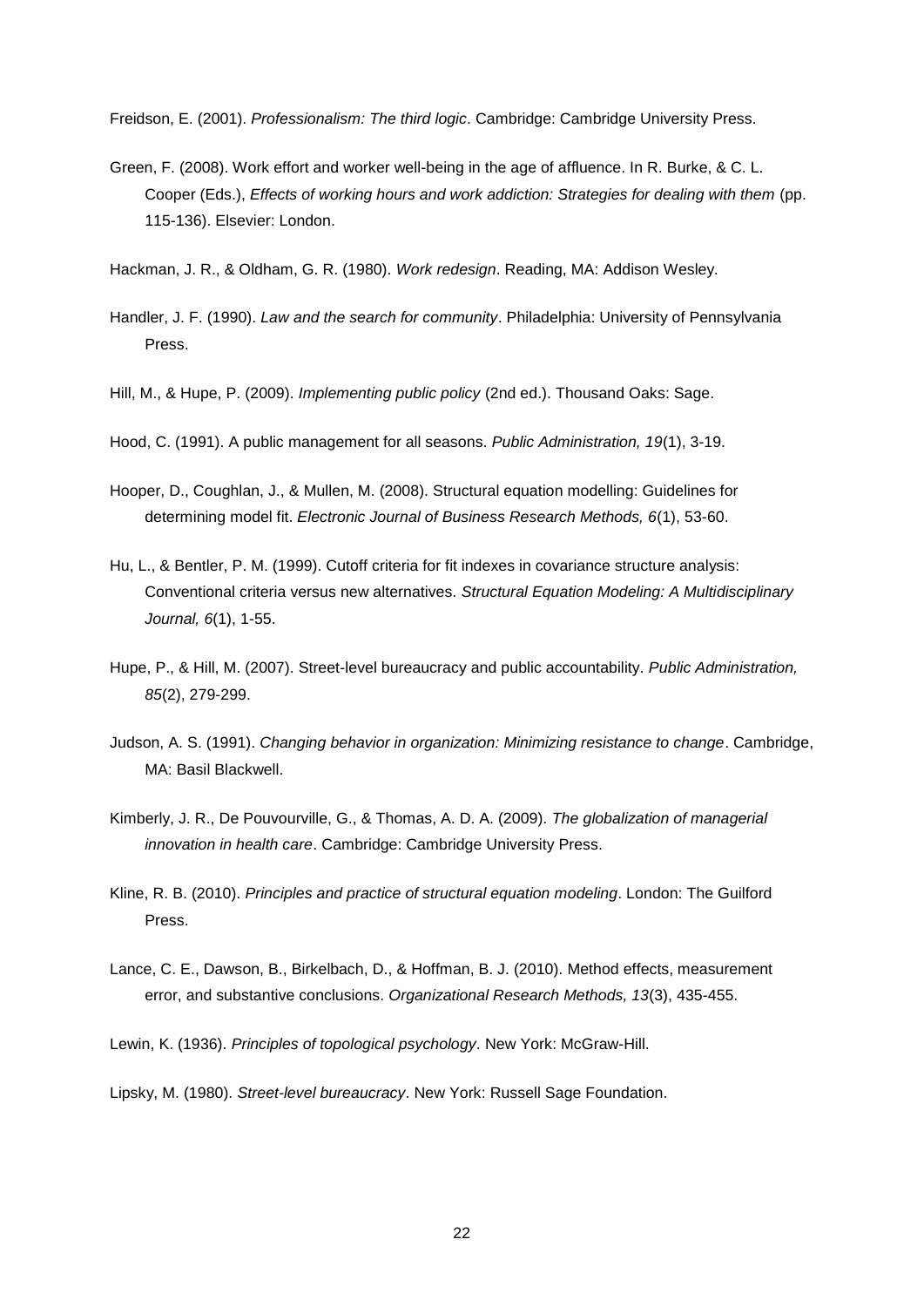- May, D. R., Gilson, R. L., & Harter, L. M. (2004). The psychological conditions of meaningfulness, safety and availability and the engagement of the human spirit at work. *Journal of Occupational and Organizational Psychology, 77*(1), 11-37.
- May, P. J., & Winter, S. C. (2009). Politicians, managers, and street-level bureaucrats: Influences on policy implementation. *Journal of Public Administration Research and Theory, 19*(3), 453.
- Maynard-Moody, S., & Musheno, M. (2000). State agent or citizen agent: Two narratives of discretion. *Journal of Public Administration Research and Theory, 10*(2), 329.
- Maynard‐Moody, S., & Musheno, M. (2012). Social equities and inequities in practice: Street‐Level workers as agents and pragmatists. *Public Administration Review, 72*(s1), 16-23.
- Maynard-Moody, S., & Musheno, M. C. (2003). *Cops, teachers, counselors: Stories from the front lines of public service*. University of Michigan: University of Michigan Press.
- Maynard-Moody, S., & Portillo, S. (2010). Street-level bureaucracy theory. In R. Durant (Ed.), *Oxford handbook of american bureaucracy* (pp. 252-277). Oxford: Oxford University Press.

McGregor, D. (1960). *The human side of enterprise*. New York: Wiley.

- Meier, K. J., & O'Toole, L. J. (2002). Public management and organizational performance: The effect of managerial quality. *Journal of Policy Analysis and Management, 21*(4), 629-643.
- Metselaar, E. E. (1997). Assessing the willingness to change: Construction and validation of the DINAMO. (Doctoral dissertation, Free University of Amsterdam).
- Meyers, M. K., & Vorsanger, S. (2003). Street-level bureaucrats and the implementation of public policy. In B. Guy Peters, & J. Pierre (Eds.), *Handbook of public administration* (pp. 245–254). London: Sage.
- Muthén, L., & Muthén, B. (1998-2010). *Mplus user's guide* (Sixth ed.). Los Angeles, CA: Muthén & Muthén.
- O'Toole, L. J. (2000). Research on policy implementation: Assessment and prospects. *Journal of Public Administration Research and Theory, 10*(2), 263-288.
- Palm, I., Leffers, F., Emons, T., Van Egmond, V., & Zeegers, S. (2008). *De GGz ontwricht: Een praktijkonderzoek naar de gevolgen van het nieuwe zorgstelsel in de geestelijke gezondheidszorg*. Den Haag: SP.
- Palumbo, D. J., Maynard-Moody, S., & Wright, P. (1984). Measuring degrees of successful implementation. *Evaluation Review, 8*(1), 45-74.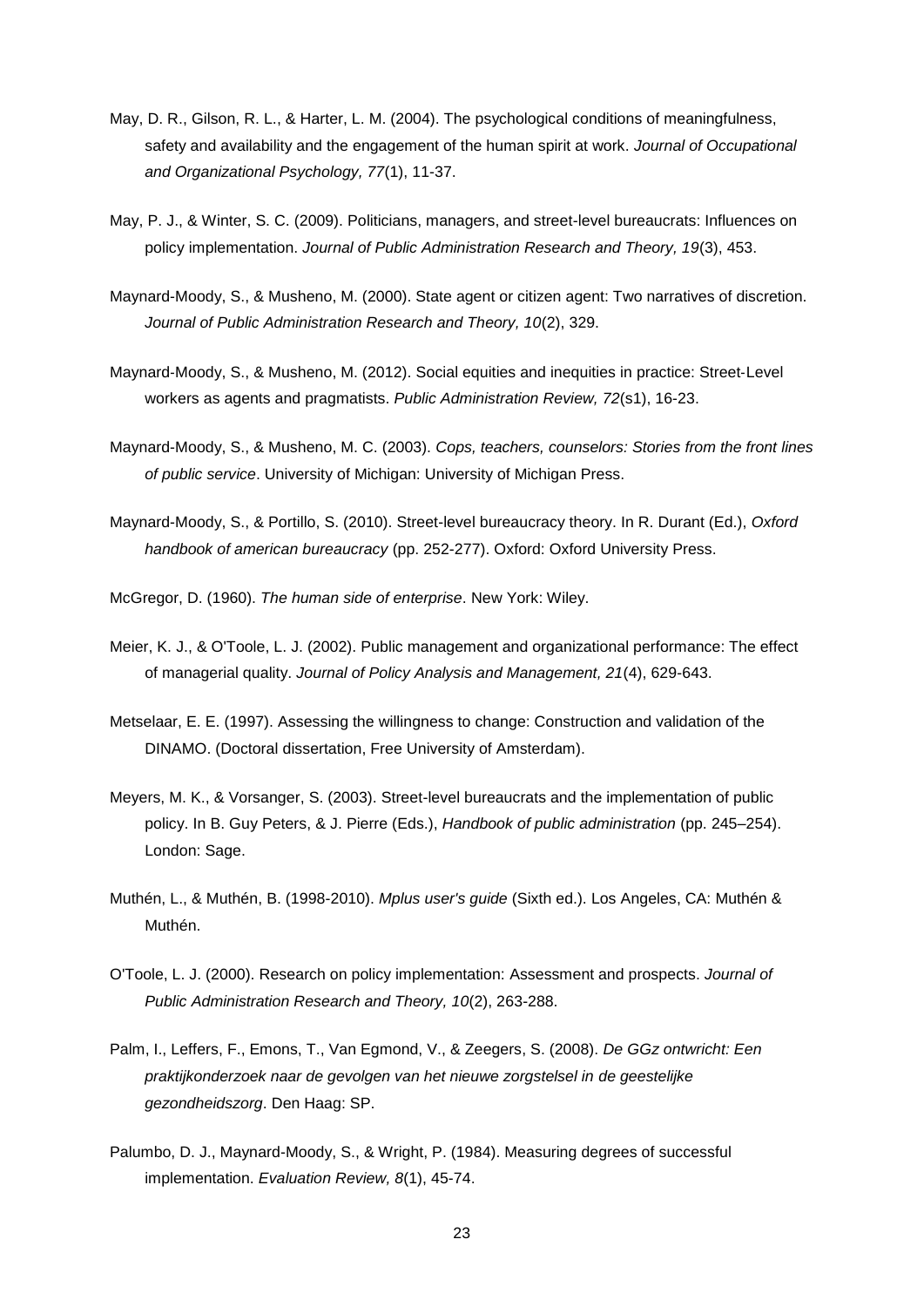- Podsakoff, P. M., & Organ, D. W. (1986). Self-reports in organizational research: Problems and prospects. *Journal of Management, 12*(4), 531-544.
- Polsky, A. J. (1993). *The rise of the therapeutic state*. Princeton: Princeton University Press.
- Power, M. (1997). *The audit society: Rituals of verification*. Oxford: Oxford University Press.
- Preacher, K. J., & Hayes, A. F. (2004). SPSS and SAS procedures for estimating indirect effects in simple mediation models. *Behavior Research Methods, 36*(4), 717-731.
- Prottas, J. M. (1979). *People processing: The street-level bureaucrat in public service bureaucracies*. Lexington, MA: Lexington Books.
- Riccucci, N. M. (2005). *How management matters: Street-level bureaucrats and welfare reform*. Georgetown: Georgetown University Press.
- Saetren, H. (2005). Facts and myths about research on public policy implementation: Out‐of‐Fashion, allegedly dead, but still very much alive and relevant. *Policy Studies Journal, 33*(4), 559-582.
- Sandfort, J. R. (2000). Moving beyond discretion and outcomes: Examining public management from the front lines of the welfare system. *Journal of Public Administration Research and Theory, 10*(4), 729-756.
- Schreiber, J. B., Nora, A., Stage, F. K., Barlow, E. A., & King, J. (2006). Reporting structural equation modeling and confirmatory factor analysis results: A review. *The Journal of Educational Research, 99*(6), 323-338.
- Simon, W. H. (1987). Ethical discretion in lawyering. *Harvard Law Review, 101*(6), 1083.
- Sowa, J. E., & Selden, S. C. (2003). Administrative discretion and active representation: An expansion of the theory of representative bureaucracy. *Public Administration Review, 63*(6), 700-710.
- Spence Laschinger, H. K., Finegan, J., & Shamian, J. (2001). The impact of workplace empowerment, organizational trust on staff nurses' work satisfaction and organizational commitment. *Health Care Management Review, 26*(3), 7.
- Tummers, L. G. (2011). Explaining the willingness of public professionals to implement new policies: A policy alienation framework. *International Review of Administrative Sciences, 77*(3), 555-581.
- Tummers, L. G. (2012). Policy alienation of public professionals: The construct and its measurement. *Public Administration Review, 72*(4), 516-525.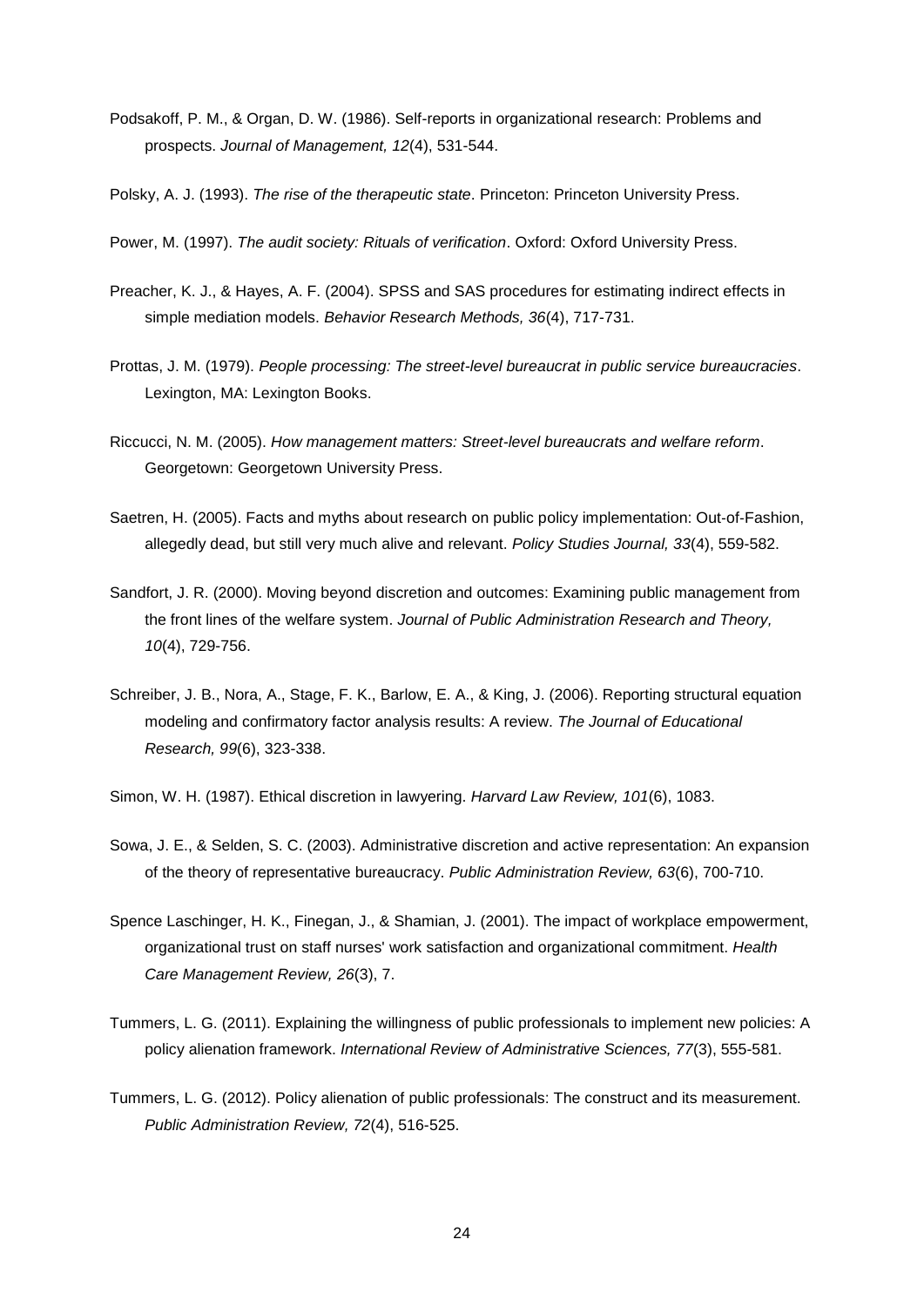- Tummers, L. G., Bekkers, V. J. J. M., & Steijn, A. J. (2009). Policy alienation of public professionals: Application in a new public management context. *Public Management Review, 11*(5), 685-706.
- Tummers, L. G., Steijn, A. J., & Bekkers, V. J. J. M. (2012). Explaining willingness of public professionals to implement public policies: Content, context, and personality characteristics. *Public Administration, 90*(3), 716-736.
- Van de Schoot, R., Lugtig, P., & Hox, J. (2012). A checklist for testing measurement invariance. *European Journal of Developmental Psychology, 9*(4), 37-41.
- Vinzant, J. C., Denhardt, J. V., & Crothers, L. (1998). *Street-level leadership: Discretion and legitimacy in front-line public service*. Washington: Georgetown University Press.
- Wagner III, J. A. (1994). Participation's effects on performance and satisfaction: A reconsideration of research evidence. *Academy of Management Review, 19*(2), 312-330.
- Winter, S. C. (2007). Implementation perspectives, status and reconsideration. In B. Guy Peters, & J. Pierre (Eds.), *The handbook of public administration. concise paperback edition* (pp. 131-141). New York: Sage.
- Wright, B. E., Moynihan, D. P., & Pandey, S. K. (2012). Pulling the levers: Transformational leadership, public service motivation, and mission valence. *Public Administration Review, 72*(2), 206-215.
- Zhao, X., Lynch, J. G., & Chen, Q. (2010). Reconsidering baron and kenny: Myths and truths about mediation analysis. *Journal of Consumer Research, 37*(2), 197-206.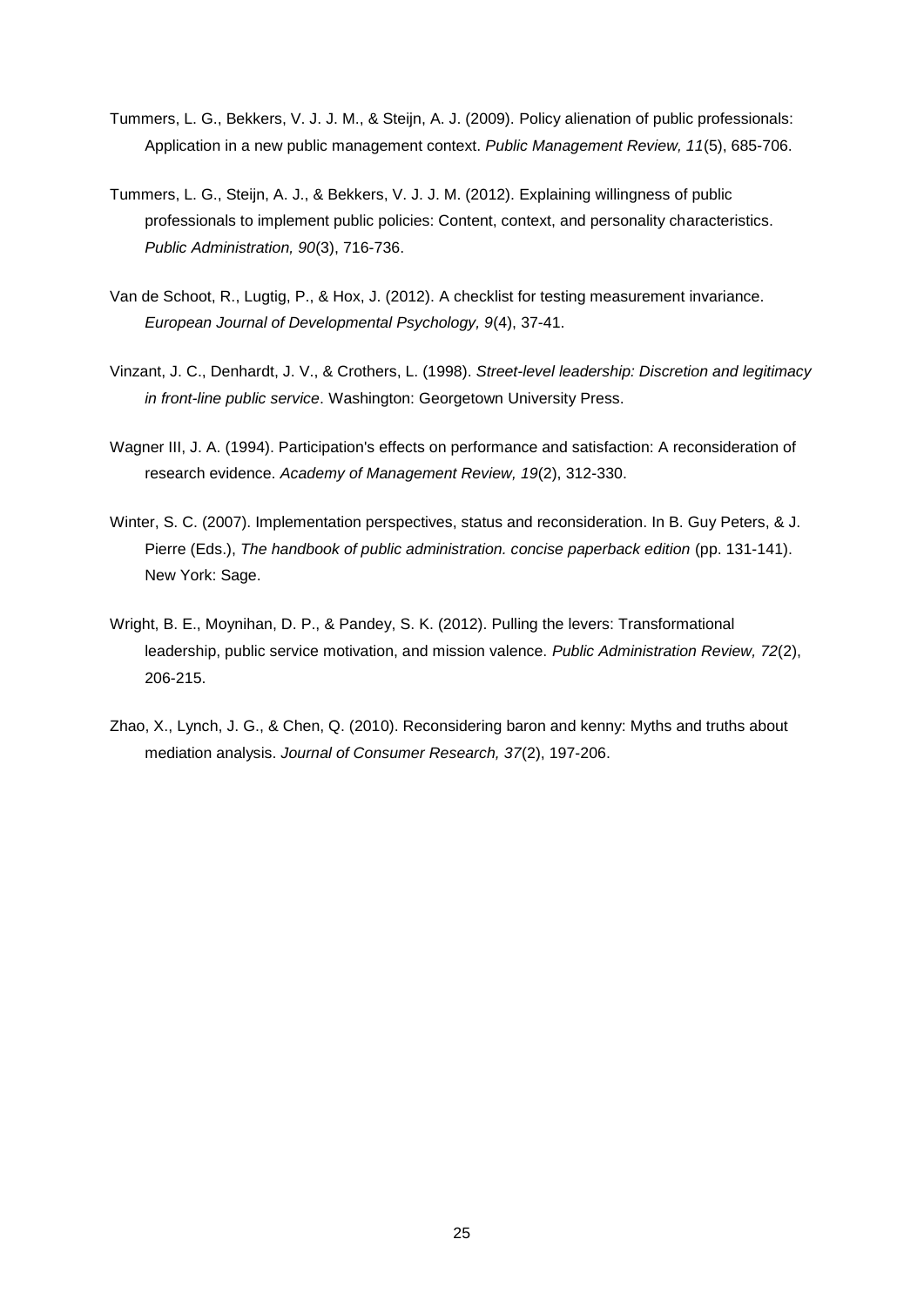# **Appendix 1: Measurement model**

This Appendix describes some additional reliability and validity checks on the measurement model. Several authors suggest reporting RMSEA, TLI and CFI statistics when describing model fit (Schreiber et al., 2006; Van de Schoot et al., 2012). The Root Mean Square Error Of Approximation (RMSEA) – a widely recommended fit index which tests the absolute fit of the model – was .048. This indicates good fit as Hu and Bentler (1999) suggest that values ≤ .06 indicate good fit (≤.08 average fit). The Tucker-Lewis Index (TLI) is a comparative fit index that compares the fit of the model with the baseline model. The TLI here was .98, which is considered excellent (≥ .90, better ≥ .95). The Comparative Fit Index is also a comparative fit index and was .98 in our final model showing good fit (≥ .90, better ≥ .95). Note that – based on the recommendations of Hooper et al. (2008) - we have not used correlated error terms.

In the final model each item loaded significantly onto its appropriate latent variable. For instance, an item tapping discretion loaded onto the variable discretion. The values of the standardized factor loadings were all relatively high (min. .51, max. .91, average .75). This shows evidence of convergent validity: items that tap the same latent construct are related to each other (Kline, 2010).

We should also discuss the possibility of common method variance. Self-reported data based on a single application of a questionnaire can result in inflated relationships between variables due to common method variance, i.e. variance that is due to the measurement method rather than the constructs themselves (Podsakoff & Organ, 1986). Although a recent study showed that "in contrast to conventional wisdom, common method effects do not appear to be so large as to pose a serious threat to organizational research" (Lance et al., 2010:450), we conducted a test to analyse whether common method bias was a major concern. We compared the three-factor structure (discretion, client meaningfulness and willingness to implement) with a one-factor model. The fit indices show that the one-factor model had a much poorer fit than the three factor model. The AIC was higher, and the RMSEA (.16), CFI (.58) and TLI (.54) indicated much poorer fit. Hence, common method variance does not seem to be a major problem in this study.